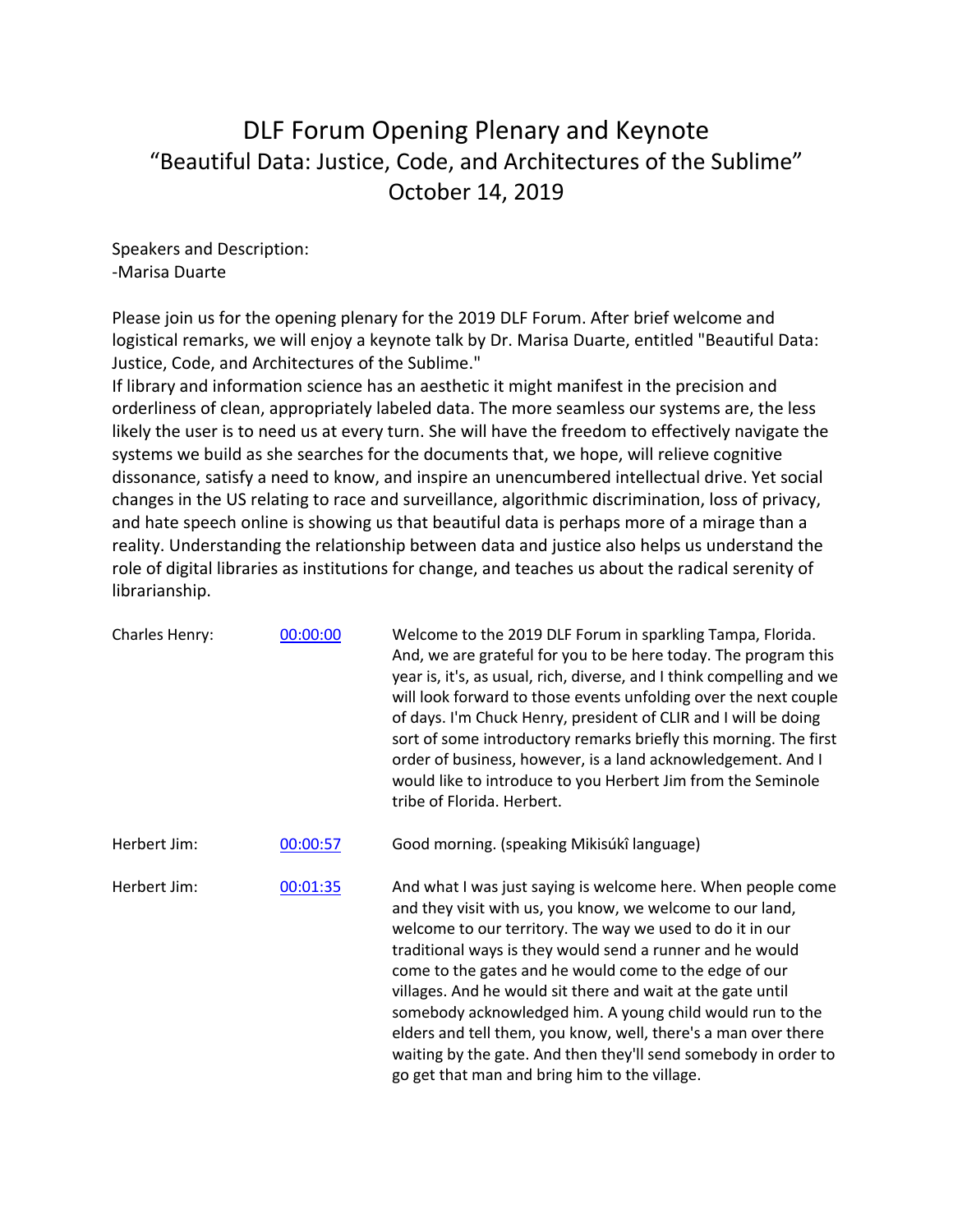| Herbert Jim:   | 00:02:26 | And the center of the village is where our cooking chickee is.<br>That's where the women gather, but on the side of it, there was<br>a chickee there where all the men would gather and eat. So, he<br>would be brought there, and he was told, you know, okay, you<br>can put your stuff here, you can take your jacket off. You want<br>to wash your face, you want to wash your hands, you want to<br>wash your feet and we'll bring you water. And they would bring<br>him water and take care of him. And he would sit there. And<br>then when the elders, the men they would be out doing other<br>chores and different things, chopping wood or whatever. And<br>then when they came back, they were told there was a<br>gentleman over there, and he's been taken care of. The ladies<br>have been feeding him. They've been giving him water and he's<br>well rested and he wants to speak with you, and they would<br>come and they would talk. So, it's our way of saying, welcome<br>here, you know, get you some food. You know, and relax and<br>the words that will be given, they're sacred. So, things that you<br>acknowledge is a great thing here to come here in Florida and to<br>be welcomed here by your native people. Thank you. |
|----------------|----------|------------------------------------------------------------------------------------------------------------------------------------------------------------------------------------------------------------------------------------------------------------------------------------------------------------------------------------------------------------------------------------------------------------------------------------------------------------------------------------------------------------------------------------------------------------------------------------------------------------------------------------------------------------------------------------------------------------------------------------------------------------------------------------------------------------------------------------------------------------------------------------------------------------------------------------------------------------------------------------------------------------------------------------------------------------------------------------------------------------------------------------------------------------------------------------------------------------------------------------------------------------|
| Charles Henry: | 00:03:52 | A few brief items here. I just wanted to remind you something<br>that you all are familiar with, um, is the DLF mission and our<br>obligation to our communities. DLF's main, one of its main<br>purposes, advancing research, learning, social justice, and the<br>public good through the creative design and wise application of<br>digital library technology. I think we all feel that and we all<br>sense that it's a powerful mission, and it's one that's, I think it<br>elevates us to execute. You look at the program over the next<br>two days and you can see these principles and these aspirations<br>reflected in the program. I think, very powerfully. Part of the<br>presentation, some of the presentations have to do with the<br>transformation of traditional professional roles. Others look at<br>decolonizing the web, others look at democratizing digitization.<br>Several of them look and talk about advocating for a fair and<br>just workplace.                                                                                                                                                                                                                                                                            |
| Charles Henry: | 00:05:10 | So these are all noble, noble goals, noble aspirations. I'm also<br>intrigued by some other presentations looking at new kinds of<br>technology. One in particular leapt out, the work on ancient<br>manuscripts using high energy particle physics and linear<br>accelerators to uncover hidden texts, palimpsest texts<br>underneath the writing on the surface of the parchment. This is<br>digital humanities in a new key, and I think it speaks to the kind<br>of breadth and diversity and interdisciplinary aspect of the<br>Forum. Increasingly, we see this.                                                                                                                                                                                                                                                                                                                                                                                                                                                                                                                                                                                                                                                                                     |
| Charles Henry: | 00:06:05 | I did want to mention also, we have a code of conduct. I think<br>you all are familiar with that. Here's the web link to that we are                                                                                                                                                                                                                                                                                                                                                                                                                                                                                                                                                                                                                                                                                                                                                                                                                                                                                                                                                                                                                                                                                                                       |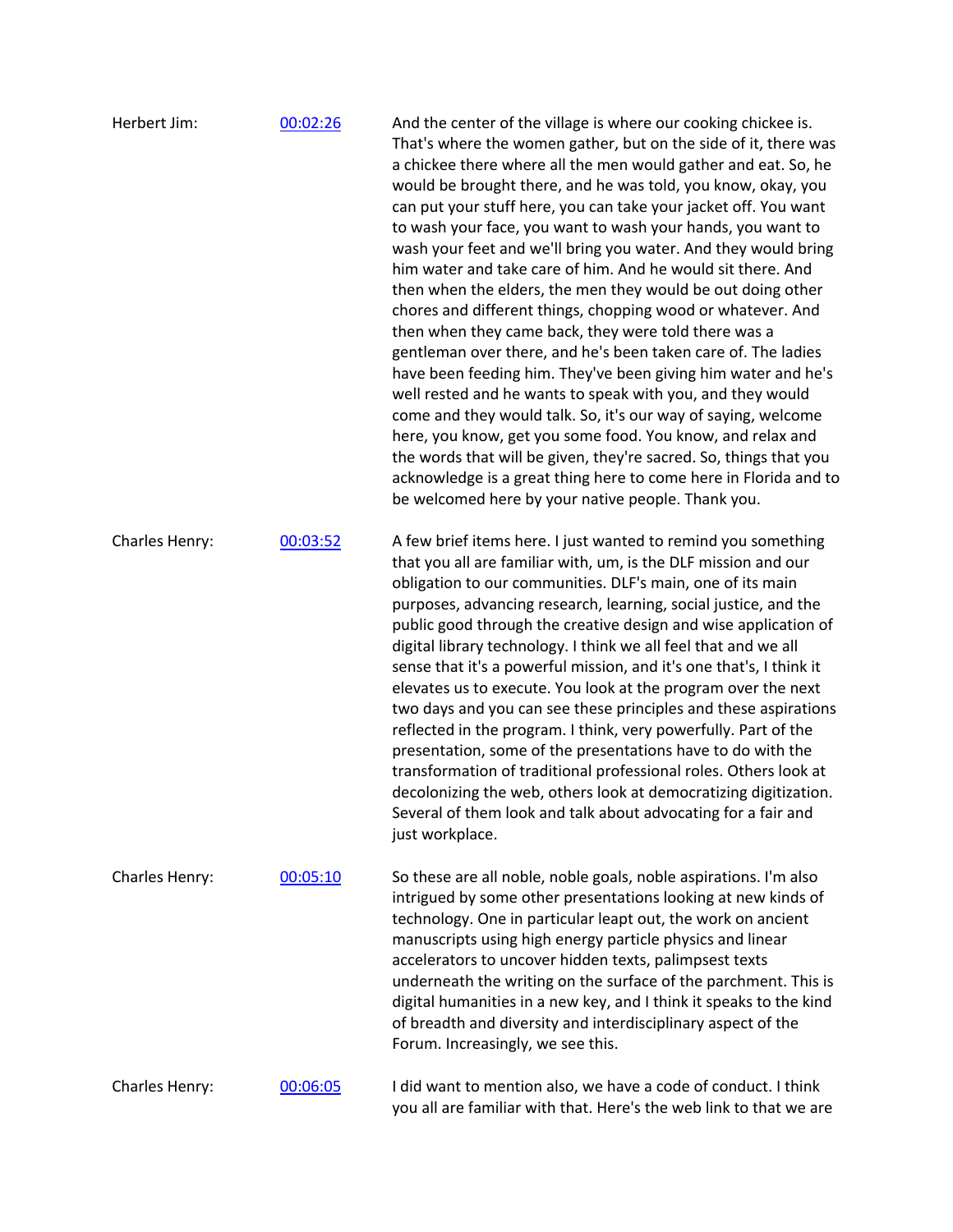|                |          | harassment. We want you to feel comfortable. We want you to<br>feel secure. We want you to be able to voice your ideas and<br>concerns without any kind of restriction. So, if at any point, you<br>feel constrained or you feel uneasy, please go to the website,<br>more immediately the staff, CLIR DLF staff will all have white<br>lanyards and they will all be available for you if you have<br>something to report or you have a question or again, you feel a<br>bit uneasy of something that's being said or done. Um, there's<br>also a number to call 732-RESPECT, and that will get you<br>assistance there as well.                                                                                                                                                                                                                                                                                                                                                              |
|----------------|----------|------------------------------------------------------------------------------------------------------------------------------------------------------------------------------------------------------------------------------------------------------------------------------------------------------------------------------------------------------------------------------------------------------------------------------------------------------------------------------------------------------------------------------------------------------------------------------------------------------------------------------------------------------------------------------------------------------------------------------------------------------------------------------------------------------------------------------------------------------------------------------------------------------------------------------------------------------------------------------------------------|
| Charles Henry: | 00:07:15 | Back to the Palm trees. Very brief remarks. I think most of you<br>know that DLF is about to celebrate its 25th anniversary and it's<br>just astounding to stand up here and look at this room full of<br>wonderful professionals gathered together for such a terrific<br>purposes and presentations over the next two days. DLF<br>actually started, it was an idea that came about 26, 27 years ago<br>and it was formulated by a group that called themselves the<br>LaGuardia Seven. The LaGuardia Seven was a small group,<br>usually seven, and it grew a bit to eight, nine, I think eventually<br>12, but it was mostly library directors who found themselves<br>stuck in LaGuardia as they were going between conferences. So<br>maybe ARL, maybe ALA, and they routinely would find<br>themselves in a lounge or a bar and they would sit around and<br>at some point the LaGuardia Seven began to talk about a very<br>new phenomenon.                                            |
| Charles Henry: | 00:08:28 | And one that was both exciting and also concerned them. And<br>that was the idea of digital libraries. And so, the LaGuardia<br>Seven got together and they said, our organizations, our<br>professional organizations are not really wrestling with what we<br>think are the implications of digital libraries. They're new. At<br>that time, they were kind of small and they were often secret,<br>staff in certain libraries would kind of build these digital libraries<br>and kind of keep them to themselves. So, the LaGuardia Seven<br>wanted this to be exposed and wanted to explore the<br>implications of this new phenomenon. And they did. And they<br>did it through the formation of the Digital Library Federation.<br>And that got put together about 25, 24 years ago. And here we<br>are today. It's also amazing to think what has happened in 25<br>years from these small, often, you know, these really kind of<br>under the radar projects of a quarter century ago. |
| Charles Henry: | 00:09:34 | Look at what the world has to offer today. Some of the most<br>prominent and the largest libraries in the world are digital<br>libraries. You look at Europeana and its hundreds of millions of<br>records, Tiancon in Brazil, Trove in Australia, Digital New                                                                                                                                                                                                                                                                                                                                                                                                                                                                                                                                                                                                                                                                                                                                 |

committed to make this, this forum free from all forms of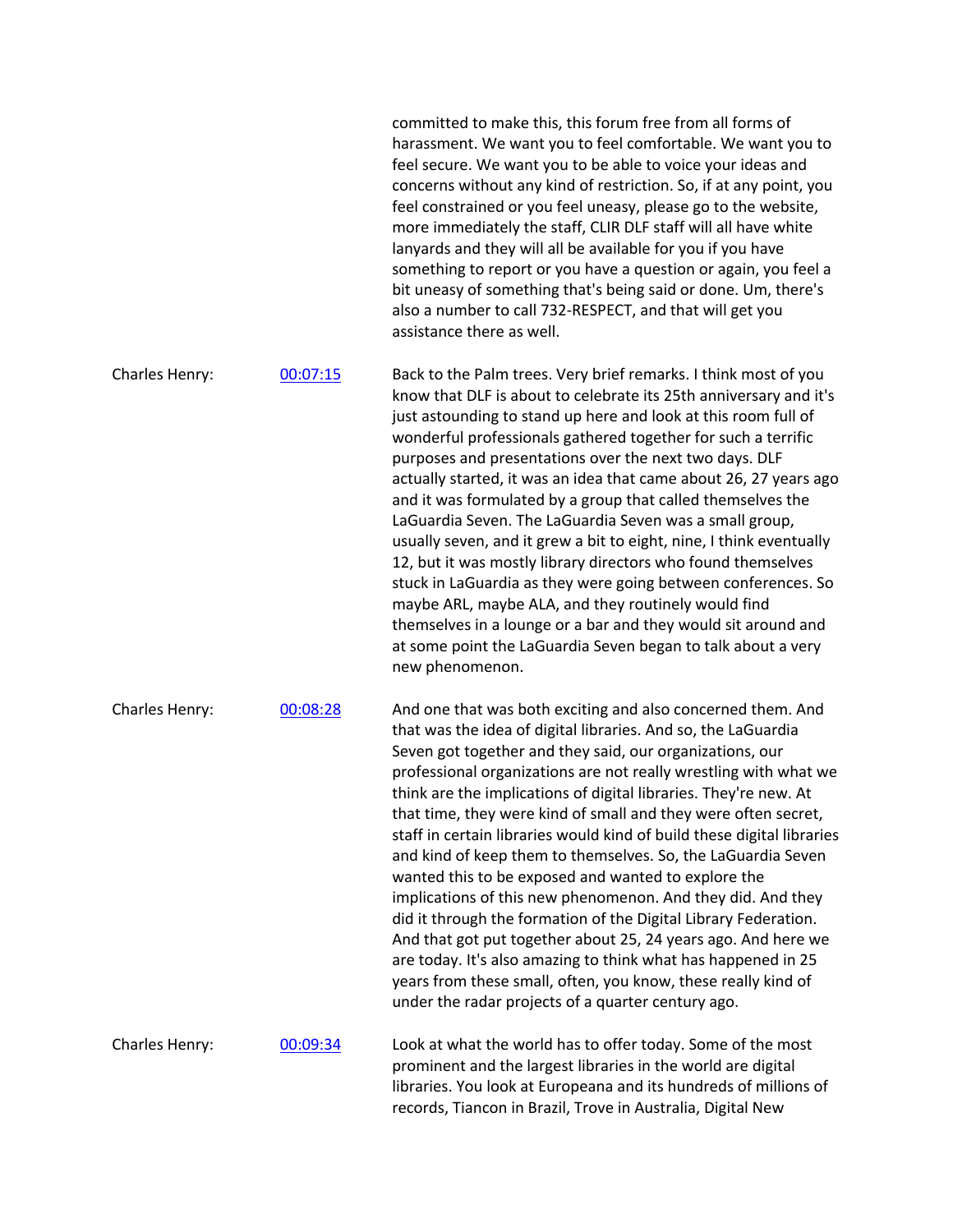|                    |          | Zealand, the Digital Library of the middle East and others. The<br>National Diet Digital Library in Japan. It's all over the world. The<br>new digital library, the National Digital Library of India<br>encompasses, I think, at this point, nearly a hundred languages<br>and eventually hundreds and hundreds of millions of records.<br>So, it's huge. It's flourished in ways. I don't think the LaGuardia<br>Seven could have imagined 20 some years ago. So here we are<br>and thank you again for coming. Before I move to introduce<br>Louisa, I did want to recognize a distinguished colleague of ours.<br>And that's Bethany Nowviskie.                                                                                                                                                                                                                                                                                                                                                                                                                                                                                                                                                                                                                                                                                    |
|--------------------|----------|----------------------------------------------------------------------------------------------------------------------------------------------------------------------------------------------------------------------------------------------------------------------------------------------------------------------------------------------------------------------------------------------------------------------------------------------------------------------------------------------------------------------------------------------------------------------------------------------------------------------------------------------------------------------------------------------------------------------------------------------------------------------------------------------------------------------------------------------------------------------------------------------------------------------------------------------------------------------------------------------------------------------------------------------------------------------------------------------------------------------------------------------------------------------------------------------------------------------------------------------------------------------------------------------------------------------------------------|
| Charles Henry:     | 00:10:48 | I think most of you know Bethany. I wanted to recognize the<br>exceptional work and contributions that she gave to DLF and to<br>the Forum as our director. She was, and is, an articulate and<br>compassionate voice for inclusion, social justice, and diversity.<br>In her time here, she built bridges across communities and<br>assured the highest quality of DLF program development and<br>outreach. I think we can look so optimistically at our 25th<br>anniversary in large part because of the strength of the<br>programs that Bethany enhanced and enriched. So, I'd like to<br>say on behalf of all of us to Bethany, we miss you. We do wish<br>you will and your new job at James Madison University and to<br>underscore that you are always welcome here. Thank you.                                                                                                                                                                                                                                                                                                                                                                                                                                                                                                                                                |
| Charles Henry:     | 00:12:00 | Okay, I'd like to introduce Louisa Kwasigroch who's going to talk<br>a bit about sponsors.                                                                                                                                                                                                                                                                                                                                                                                                                                                                                                                                                                                                                                                                                                                                                                                                                                                                                                                                                                                                                                                                                                                                                                                                                                             |
| Louisa Kwasigroch: | 00:12:06 | And now a little bit about our sponsors. First, we'd very much<br>like to thank Carnegie Mellon University Libraries for supporting<br>the live streaming and the recording of the plenary sessions.<br>Our beautiful lanyards are supported by Quartex, powered by<br>Adam Matthew Digital. Our Gold sponsors include AVP Aviary<br>Platform, Data Curation Experts, East View Information Services,<br>and LibNova. We also have OCLC, Samvera, Web of Science<br>Group, a Clarivate Analytics company, and Zontal. Our Bronze<br>sponsor is the MetaArchive cooperative and we're very grateful<br>for the coffee break on Thursday, which is sponsored by Digital<br>Bedrock. Please visit our amazing exhibitors at the tables<br>outside and let them know that you appreciate their support.<br>You can vote at their tables to win a 2020 Forum registration<br>and other fabulous prizes. I would also like to thank our<br>Fellowship Partners, the American Institute for Conservation,<br>the Art Libraries Society of North America, the Association of<br>Research Libraries, Library Juice Academy, MCN, the Visual<br>Resources Association, and I really want to give a special shout<br>out to all of you. Many of you have supported the childcare<br>fund. It makes a huge difference for our colleagues when they |

can have support for their families. Thank you.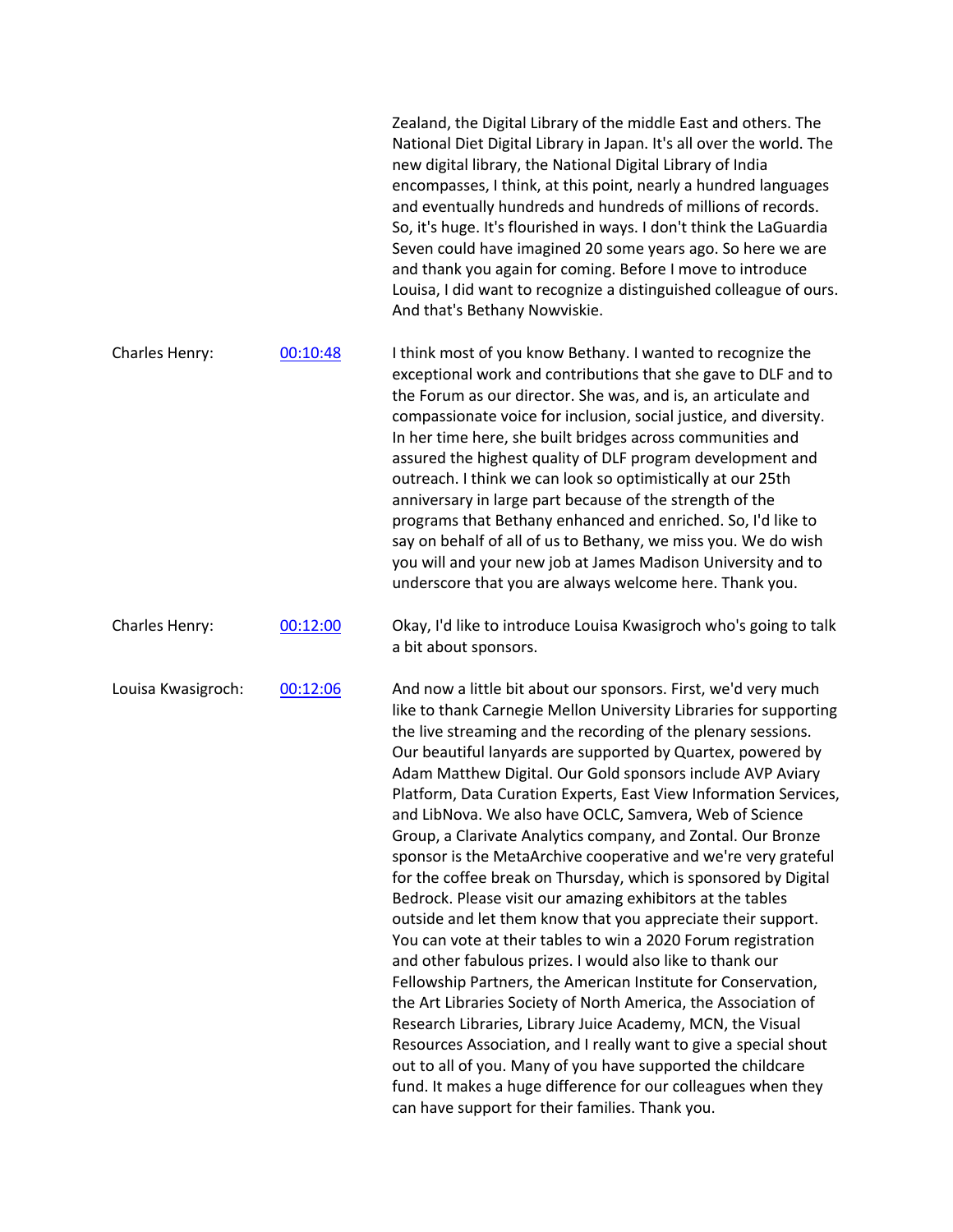| Louisa Kwasigroch: | 00:13:57 | At DLF, we've been doing that for three years now and we're<br>really happy to continue doing that. You can get t-shirts at the<br>registration desk that will support the childcare fund. Finally, I'd<br>like to thank the Forum Sponsorship Committee which was led<br>by our amazing chair Gabrielle Michalek from Carnegie Mellon<br>Universities. Thank you.                                                                                                                                                                                                                                                                                                                                                                                                                                                                                                                                                                                                                                                                                                                                                             |
|--------------------|----------|--------------------------------------------------------------------------------------------------------------------------------------------------------------------------------------------------------------------------------------------------------------------------------------------------------------------------------------------------------------------------------------------------------------------------------------------------------------------------------------------------------------------------------------------------------------------------------------------------------------------------------------------------------------------------------------------------------------------------------------------------------------------------------------------------------------------------------------------------------------------------------------------------------------------------------------------------------------------------------------------------------------------------------------------------------------------------------------------------------------------------------|
| Charles Henry:     | 00:14:19 | It's a great privilege and a pleasure to introduce our opening<br>plenary speaker Marisa Duarte. Marisa is assistant professor at<br>the School of Social Transformation at Arizona State University.<br>Her research focuses on problems of information technology<br>and knowledge in the context of Native American interests and<br>indigenous contexts as well. This includes some recent work on<br>social media and its impact on these cultures. She is also a<br>member of the Human Security Collaboratory, which is part of<br>the Global Security Initiative at ASU. She's also interested,<br>apropos of DLF and the Forum, large scale digital infrastructures<br>that make accessible indigenous ways of knowing. I have read<br>through Marisa's biography and some of her works and I can say<br>that her interests and her focus, her research focus, is timely<br>and urgent and it is a privilege to welcome you here today.<br>Marisa's title is "Beautiful Data: Justice, Code and Architectures<br>of the Sublime." Would you please welcome Marisa Duarte.                                             |
| Marisa Duarte:     | 00:15:42 | Good morning, can you hear me? I'm short so I have to do this.<br>(speaking Yaqui language) I'm from the Pascua Yaqui Tribe.<br>(speaking Yaqui language) Mr. Jim, thank you for allowing me to<br>speak on your lands. This is the first time I've visited Florida and<br>have gotten to, you know, take a little bit of look around and I'm<br>just really happy to be here. It's a pleasure to be able to visit<br>with librarians. My work is greatly influenced by librarians and<br>now, although I focus quite a bit more on justice work, I've left, I<br>feel like I've left the library fields as a practitioner. I'm still with<br>you as a theorist and I'd like to share with you today an insight<br>about how librarianship and justice weave together into one<br>long braid through the tapestry of humanity. If history is written<br>by the conquerors then it is the librarians and archivists who<br>maintain the records of their crimes so that the conquered, the<br>oppressed, the marginalized, the enslaved and subjugated can<br>look back into those files to find the seeds of their liberation. |
| Marisa Duarte:     | 00:16:55 | I titled this talk in this way because it is awesome, in the biblical<br>use of the word. That is, it feels like looking upon the face of the<br>divine when a person liberates herself or when people become<br>liberated. It is beautiful just as the human spirit can be in<br>moments when the virtue of justice is embodied, internalized<br>and realized, I first learned the philosophical meaning of the<br>word sublime in 2001 when I was a library science student at                                                                                                                                                                                                                                                                                                                                                                                                                                                                                                                                                                                                                                               |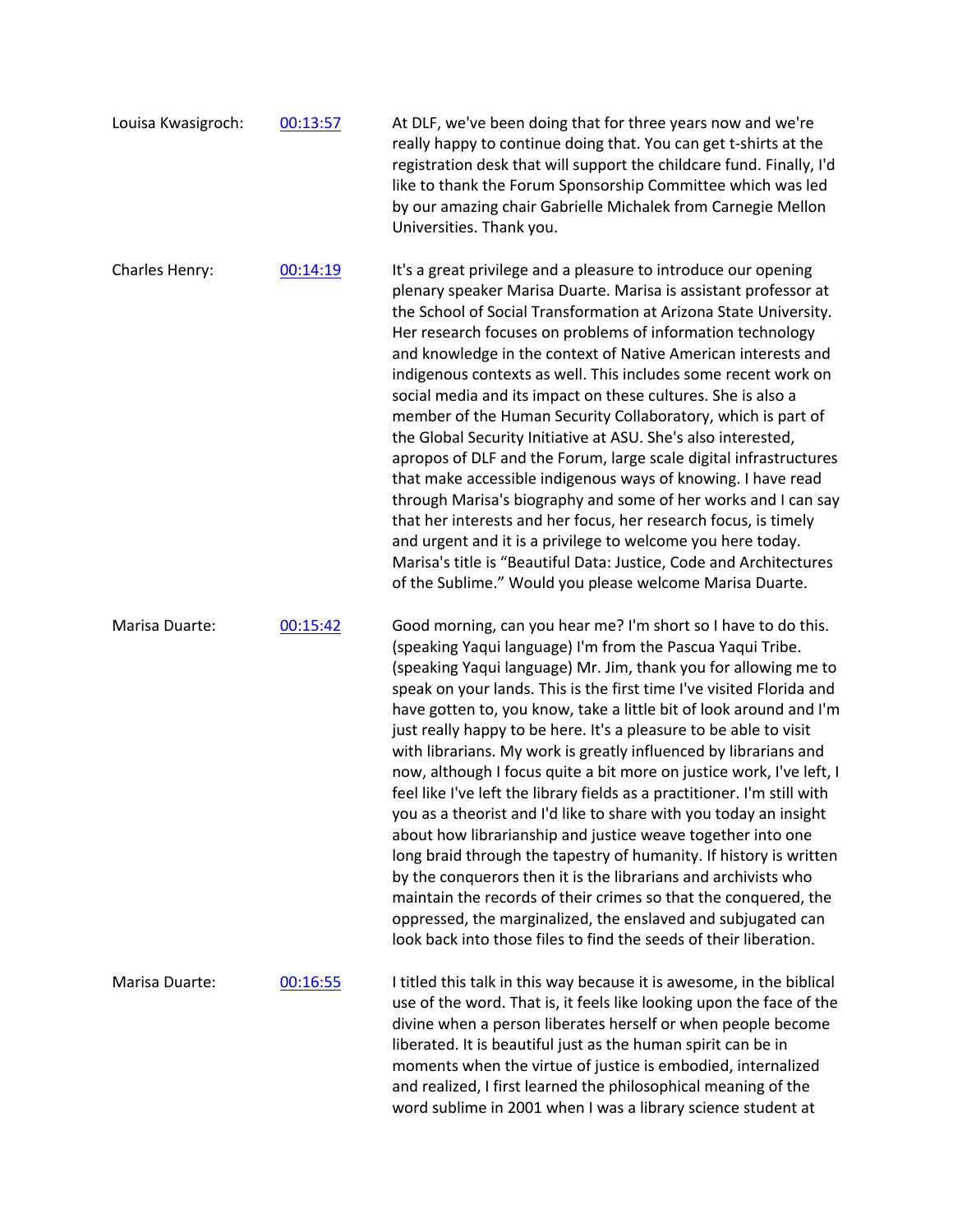|                |          | the Catholic University of America in Washington DC. I was a<br>reference assistant in the John K. Mullen Library. Did anybody<br>graduate from CU by any chance? Yeah, there's like one person.<br>You know, but I really appreciated my time there. So many<br>libraries in Washington, DC. I was a reference assistant in the<br>Mullen Library. It's a white granite building with large windows<br>overlooking a great green lawn. I would arrive shortly before<br>the library opened, switch on the computers.                                                                                                                                                                                                                                                                                                                                                                                                                                                                                                                                                                  |
|----------------|----------|----------------------------------------------------------------------------------------------------------------------------------------------------------------------------------------------------------------------------------------------------------------------------------------------------------------------------------------------------------------------------------------------------------------------------------------------------------------------------------------------------------------------------------------------------------------------------------------------------------------------------------------------------------------------------------------------------------------------------------------------------------------------------------------------------------------------------------------------------------------------------------------------------------------------------------------------------------------------------------------------------------------------------------------------------------------------------------------|
| Marisa Duarte: | 00:17:53 | I would arrange the main reading room so that people would be<br>ready to take a look at our reference collection, relax in the<br>chairs, and I would visit and answer questions with students,<br>scholars, and community members. I had only had the job for a<br>couple of weeks when disciples of Osama bin Laden crashed a<br>plane into one of the twin towers in New York city and more<br>crashed a plane into the Pentagon. It was an autumn morning<br>that forever changed the lives of millions of people. It was a<br>morning of irrevocable injustice. One of the reference librarians<br>had a small rabbit ears TV in the back office. I left my post at the<br>desk to crowd around the TV with other staff members. I<br>suppose I watched the broadcast for no more than 10 or 15<br>minutes. My godfather worked at the Pentagon at the time. I<br>worried for him. After my four-hour shift ended, I ran to my<br>apartment across from Trinity College in Northeast DC. Within a<br>couple of months an anti-aircraft missile would be parked on<br>their lawn. |
| Marisa Duarte: | 00:18:52 | I tried calling my parents in New Mexico, but the phone lines<br>were tied up as millions of people reached out to each other. At<br>the same time, the beltway was packed with fearful citizens<br>attempting to escape. Fear gripped the city. Would there be a<br>bombing? Would there be a poisoning, biological warfare? I<br>rushed to the dormitory of the one friend I had made as a new<br>student on campus. A young woman from Botswana who had<br>temporarily left her daughter and husband to complete her<br>MLIS degree in the United States. She was sitting on the edge of<br>her bed in the dim light of her dorm room. I told her I had a plan<br>and like an overconfident child. I assured her that we would<br>catch buses all the way to my parents' isolated Adobe home in<br>New Mexico, safe beneath the weaponry of the White Sands<br>Missile Range.                                                                                                                                                                                                       |
| Marisa Duarte: | 00:19:37 | We were at the beginning of the US war on terror. The people<br>of DC and New York would find themselves shocked into<br>moments of panic for years thereafter. I did not leave the city<br>that season and neither did my friend from Botswana. Later that<br>autumn, I ended up helping the nephew of Hamid Karzai, future<br>president of Afghanistan, search LexisNexis to find articles to                                                                                                                                                                                                                                                                                                                                                                                                                                                                                                                                                                                                                                                                                        |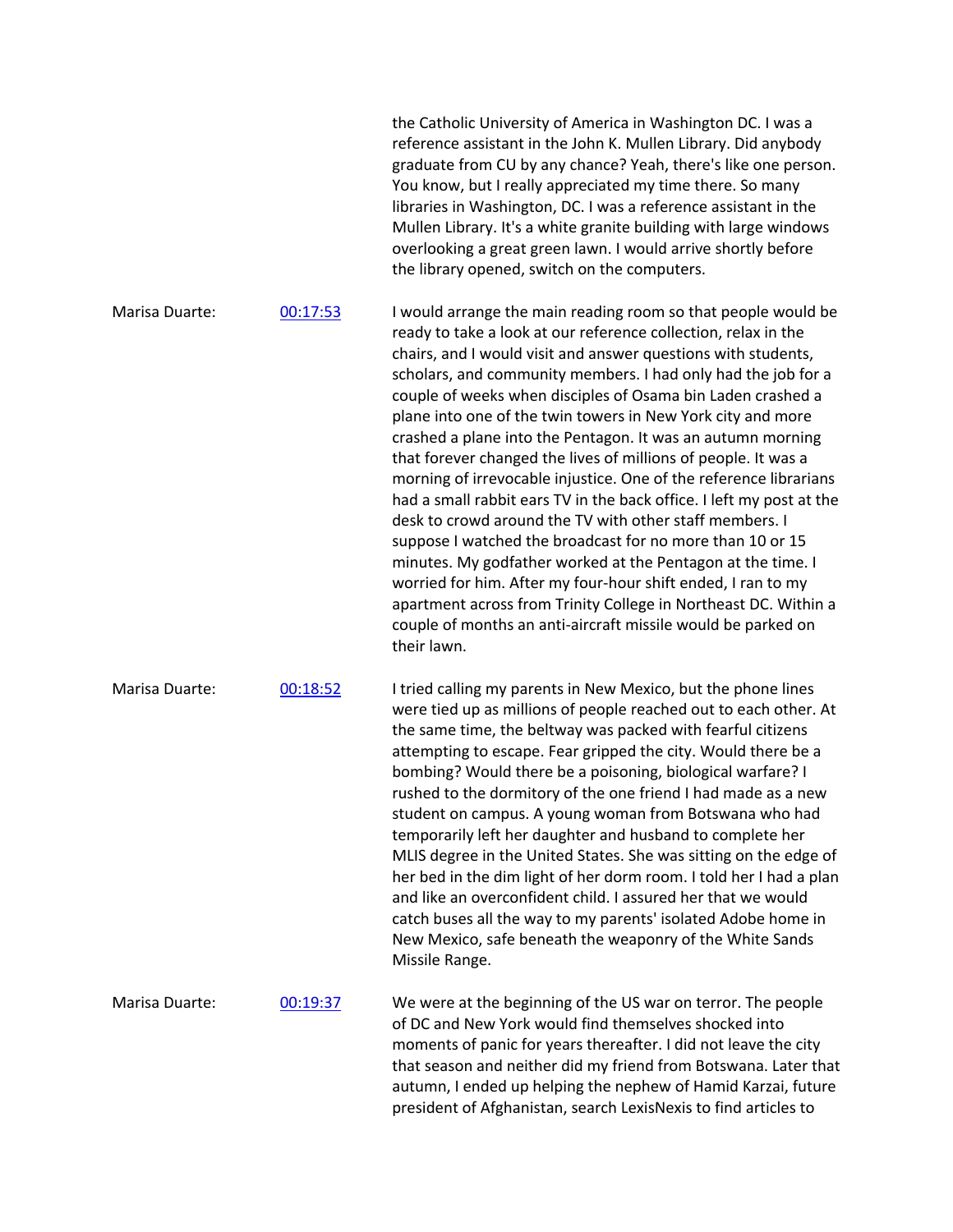support his claim that there were no weapons of mass destruction in Iraq and that, in fact, the impending US occupation pertained to a need to control an oil pipeline beneath the Caspian sea. Predicting the war, Karzai sent his family, including his nephew to various cities in the US and the UK to study and live safely in stable Western democracies. Future allies to the nation building efforts in Iraq and Afghanistan, which I later learned is also known as the Graveyard of Empires. I was 23 years old and I did not know that the US was an empire and that many of the wars I had been watching on TV since I was 11 had a basis in the oil-hungry energy infrastructure of this country. Marisa Duarte: 00:20:44 I did not realize that when President George W. Bush enacted the USA Patriot Act in the month after the towers fell, the national surveillance apparatus structured through the National Security Agency, the State Department, the Department of Defense, and the Central Intelligence Agency was already sufficiently extant such that machine-learning capacity for signals intelligence was less of a challenge than the necessary intra-agency coordination around data sharing. As a library student. It did not escape me that racism was embedded in the Dewey Decimal System and the AACR2, the Anglo-American cataloging rules, but I didn't realize then as I do now that my body and being, along with those of every other American immigrant and refugee treading US soil, we're becoming an endless source of metadata for a low grade informatic coloniality. The following spring, I took a class in American rhetoric and the professor diagnosed the era we were living through. He said that watching the towers fall was horrifying and awful, but also strangely awesome. He said it was like observing the destructive force of a divine power. One could not look away. As Americans, we watched it over and over. The news stations replayed it every day for months. It was as he stated, sublime and it was preventing our minds from grasping the political and historical complexity of our times. Marisa Duarte: 00:22:15 All this happened 18 years ago. I now have white hair, a PhD, and my own small family and I teach justice theory to undergraduate students at Arizona State University. A few hours north of the US-Mexico border. Five years ago, I decided to apply the lessons from my practice as a librarian to students dedicated to studies of social justice. I also teach surveillance studies and digital activism. I now know the definition of a just

> war, a phrase I first heard as an 11-year-old reading a children's newspaper at Zia Middle School in Las Cruces, New Mexico. President George H. Bush described the war in Iraq and Operation Desert Storm in particular as a just war. The story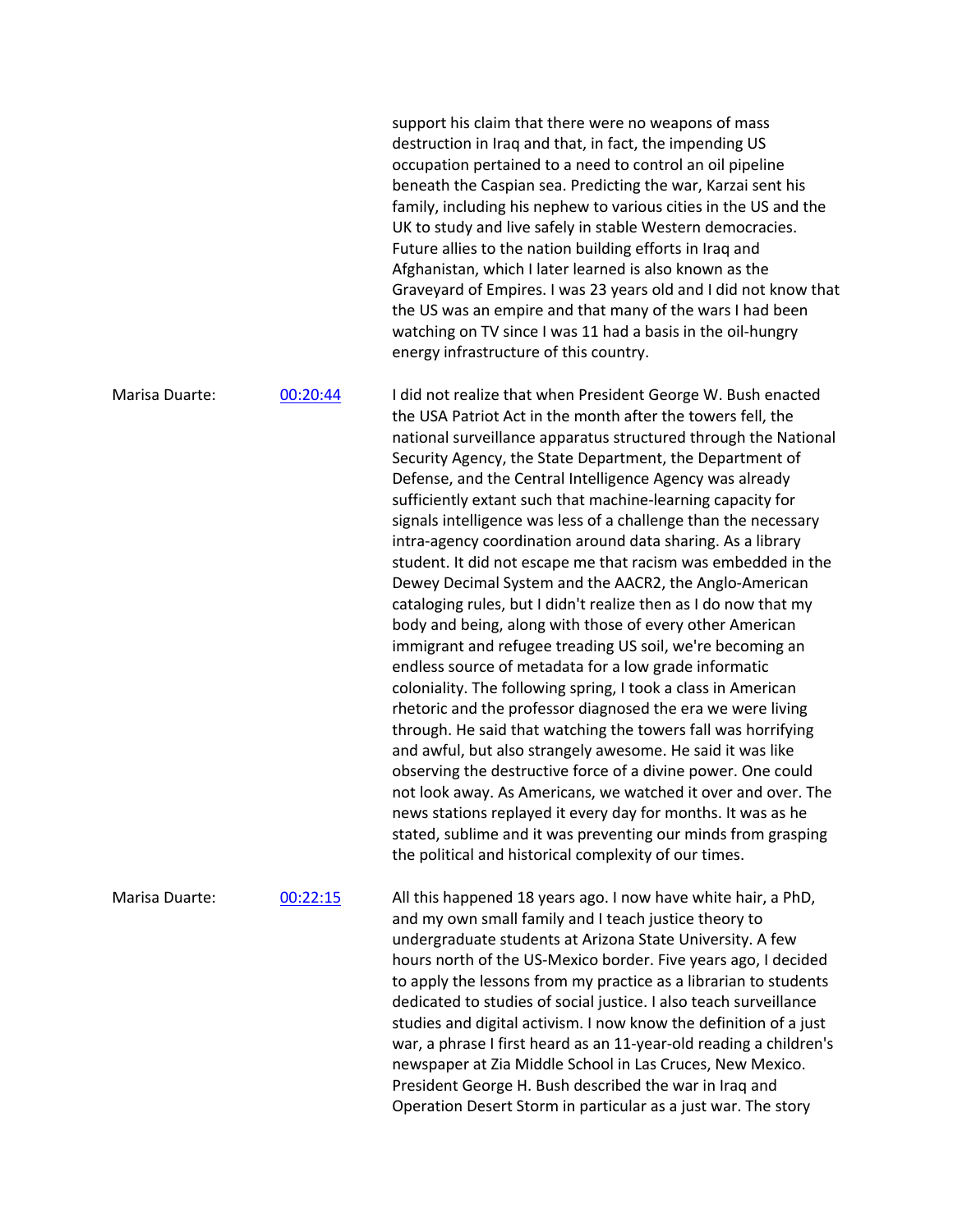|                |          | included a picture of a US soldiers standing guard over oil fields<br>on fire. According to 17th century English political theorists,<br>Thomas Hobbes and John Locke, war in a state of lawlessness is<br>just as men exercise their natural right to self-preservation.                                                                                                                                                                                                                                                                                                                                                                                                                                                                                                                                                                                                                                                                                                                                                                |
|----------------|----------|------------------------------------------------------------------------------------------------------------------------------------------------------------------------------------------------------------------------------------------------------------------------------------------------------------------------------------------------------------------------------------------------------------------------------------------------------------------------------------------------------------------------------------------------------------------------------------------------------------------------------------------------------------------------------------------------------------------------------------------------------------------------------------------------------------------------------------------------------------------------------------------------------------------------------------------------------------------------------------------------------------------------------------------|
| Marisa Duarte: | 00:23:13 | Yet who determines when a society is in a state of lawlessness?<br>Isn't every society richly layered with codes of belonging and<br>conduct that shaped the virtuous pleasures of our lives? Must<br>every moment in society be evaluated as a potential legal<br>transferring of rights? What of all the relational moments that<br>make us human? Libraries are places of knowing and places of<br>understanding. I tell these anecdotes about war and injustice<br>because from those vantage points as compassionate thinkers,<br>we can do the reflexive justice work that restores our humanity<br>that prevents us from accepting the crazy-making logics of<br>wartime, insecurity, and endless preemptive force. We maintain<br>records of war and conquest in our libraries and archives. We<br>discern insights about peace and humanity as we contemplate<br>the meaning of those records. Artifacts of relationships gone<br>wrong. Like many university instructors, I send my students to<br>do research in the library. |
| Marisa Duarte: | 00:24:15 | I encourage my doctoral students to trace clues through<br>archival finding aids. I tell them, to do research is not to prove<br>what you already know or to win an argument, but rather to<br>discern the single thread in a mass of stories that in its purest<br>meaning renders myriad relationships clear. To research is to<br>insist on meaning. Many times, the picture is not clear for<br>generations. The US government did not declassify and release<br>the Pentagon papers until nearly 40 years after Daniel Ellsberg<br>leaked its most damning contents to the New York Times. I<br>teach my students about US involvement in Vietnam and ask<br>them to consider why, in the 1960s, Reverend Martin Luther<br>King, Jr. found common cause with Buddhist priests and anti-<br>war activists Thich Nhat Hanh who shared with him the prayer<br>of one of his students: Lord Buddha, help us to be alert, to<br>realize that we are not victims of each other.                                                           |
| Marisa Duarte: | 00:25:11 | We are victims of our own ignorance and ignorance of others.<br>Help us to avoid engaging in ourselves more mutual slaughter<br>because of the will of others to power and to predominance.<br>Months after Buddhist monk Thich Quang Duc self-immolated<br>amid a busy intersection in Saigon in protest of the South<br>Vietnamese oppression of Buddhists and Reverend King<br>marched on Washington to deliver his famous anti-racist vision,<br>I have a dream, he said. I need for my students to understand<br>how racism and oppression are mechanisms of Imperial designs.<br>All of the evidence is there in libraries and archives waiting for                                                                                                                                                                                                                                                                                                                                                                                |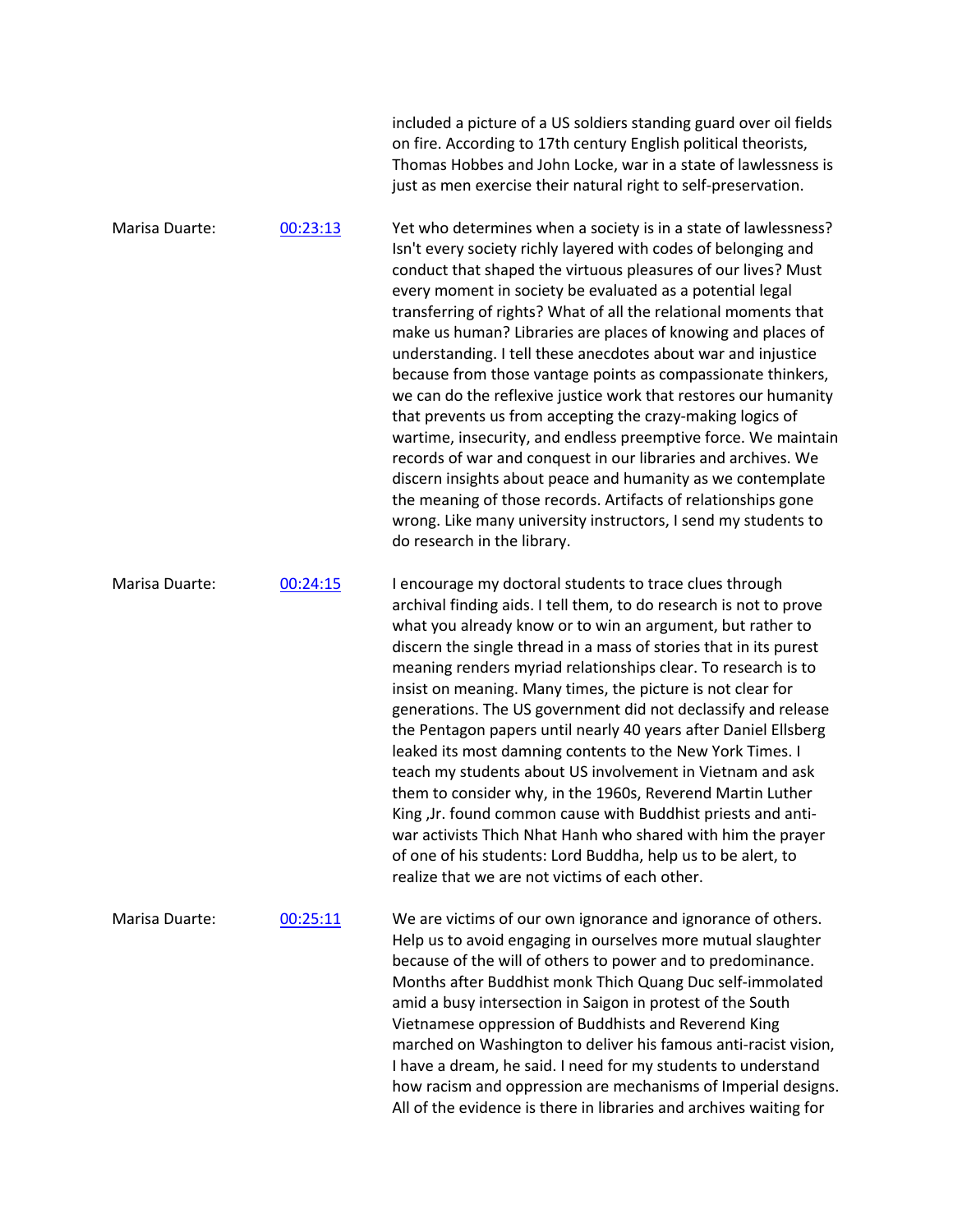|                |          | us to decipher it for its deeper moral significance. Yet, when<br>faced with their own research problems, many of my students<br>view the library as a website where they can download three to<br>five scholarly sources for their term papers. They do not<br>understand why archival documents are not all full text.                                                                                                                                                                                                                                                                                                                                                                                                                                                                                                                                                                                                                                                                                          |
|----------------|----------|-------------------------------------------------------------------------------------------------------------------------------------------------------------------------------------------------------------------------------------------------------------------------------------------------------------------------------------------------------------------------------------------------------------------------------------------------------------------------------------------------------------------------------------------------------------------------------------------------------------------------------------------------------------------------------------------------------------------------------------------------------------------------------------------------------------------------------------------------------------------------------------------------------------------------------------------------------------------------------------------------------------------|
| Marisa Duarte: | 00:26:09 | They prefer Google scholar to library databases and digital<br>archival collections. Many of them have full time jobs and<br>families and are not eager to read books that are not required.<br>This is a story about class and higher education. Yet every year<br>at least one or two find transcendence through the narratives<br>located in libraries and archives, they find it when they realize<br>how stories of humanity repeat in different keys throughout<br>history, making justice and injustice, the story of the human<br>condition with the trajectories of their lives as part of that great<br>mystery. Those who realize this about themselves and the world<br>around them tell me they feel both lighter and stronger. I see it<br>in their composure. They know something at a deeper level of<br>their being. They taste the cognitive piece of the radical<br>intellectual. They glimpse the serenity in the stacks.                                                                     |
| Marisa Duarte: | 00:27:06 | So now I'm delivering this morning lecture to you who specialize<br>in creating digital architectures that structure the flow of<br>information beyond the materiality of the stacks. When I was in<br>library school, we had this debate: are libraries neutral or are<br>they inherently political? According to one of my favorites, John<br>Locke, did you catch my irony? According to Locke's 17th<br>century definition of conquest, I come from a conquered<br>people. The evidence is in our apparent absence in most<br>national and university libraries and archives. If one cleaves to<br>the knowledge found in a great American library, my people<br>hardly existed, and their philosophies and histories are<br>marginal. Yet according to my mother, my aunts, my<br>grandparents, and many, many cousins, we are not conquered,<br>but rather in a moment of quiet recuperation and our<br>ceremonies, our commitment to our stories and histories are<br>the evidence of our will to persist. |
| Marisa Duarte: | 00:28:04 | Our tribal historians insist we're the only indigenous people<br>who were not conquered through the colonial wars of New<br>Spain and the Wars for Mexican independence. Our people<br>have an autonomous zone in present day. Sonora, Mexico and a<br>reservation in Arizona. We have tribal libraries. My Aunt<br>Amargareyas works in one on the res outside of Tucson. We<br>also have community libraries and community museums. My<br>friend Domi Molina operates a community library in Potam,<br>Sonora, in Mexico. Many Yaki families have their personal family<br>archives. To me, public libraries and state and university                                                                                                                                                                                                                                                                                                                                                                           |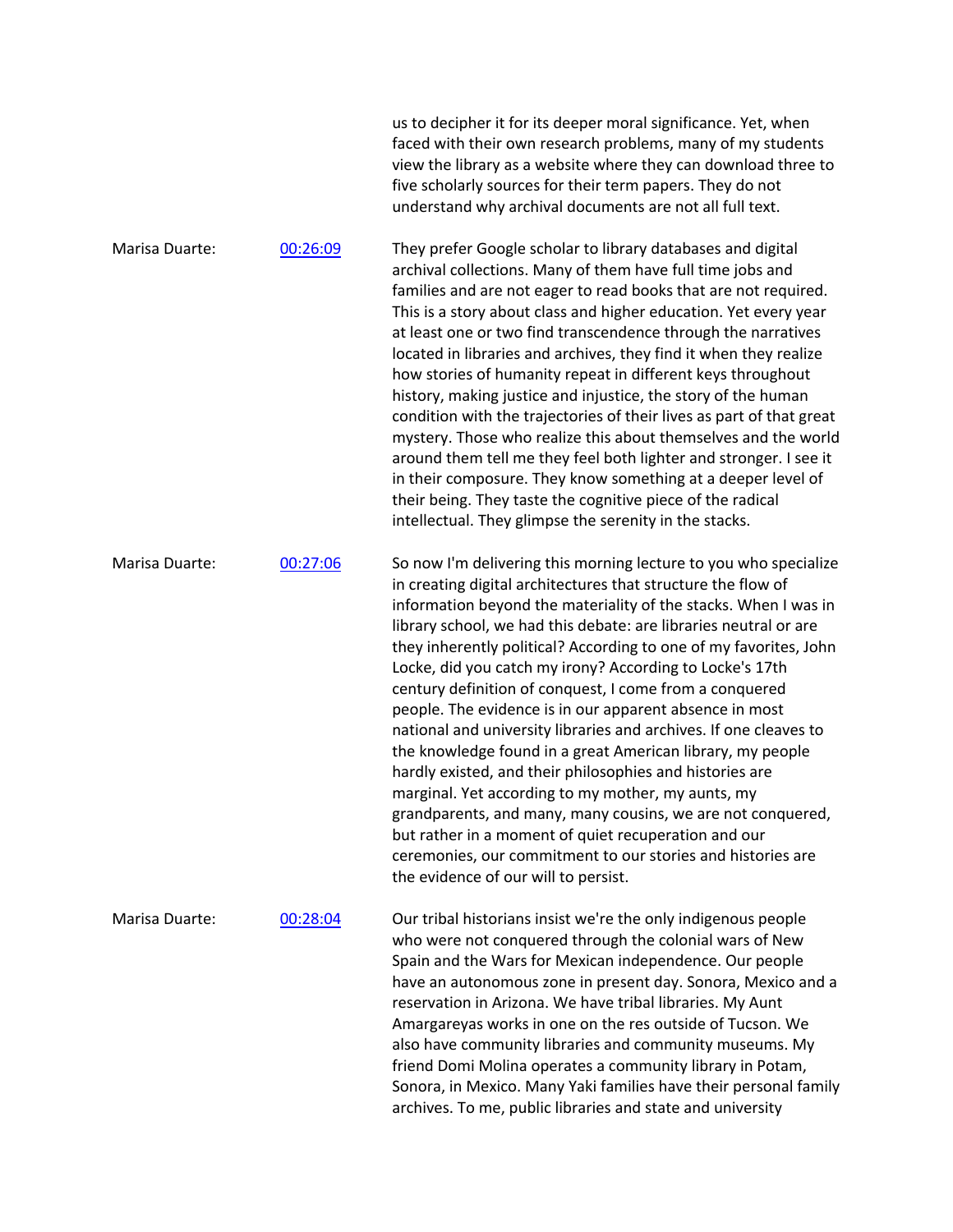archives are deeply political and in fact exist in so far as they appeal to the national ideology. Yet. This does not mean that they are inherently agents of conquest library materials and archival records flow beyond institutional walls, into private Instagram feeds and onto Facebook timelines and albums. During community history days, tribal educators share historical photos and maps and the elders point out their friends and relatives and where they used to live and talk about how they used to live. It strengthens us as a people. As a people, we synthesize the information, recover anthropological datasets, the perceptions of the conquerors and tell our stories as we know them to be true. The truth of our history imbues our sacred songs with beauty. Marisa Duarte: 00:29:28 18 years ago, my professor of American rhetoric diagnosed the postmodern spectacle of the war on terror. Currently, if I am to diagnose things, I'd say we are living through an era marked by pan-capitalist, algorithmic domination. The 2001 USA Patriot act boosted surveillance and security infrastructures to the point such that it has become socially expected for us to give away our privacy rights every time we agree to use a new smartphone app. Most of our universities rely on Google to manage our students' emails. In essence, allowing the content of our students' messages and web searches to be used for rendering corporate data doubles so that third party advertisers can sell our students more stuff. Our privacy rights have not become a means towards self-determination, but rather a currency with which we gain entree into a new disposable bit of software each year. I think of new ways to teach my students about algorithmic discrimination, the surveillance of people of color, indigenous people, queer and trans people, immigrants, refugees, former convicts and activists through data mining and machine learning infrastructures. Marisa Duarte: 00:30:38 Last year I relied on a collection from the World Digital Library containing sketches of the mutinous slaves who had overtaken the Amistad slave ship off the coast of Cuba in 1839. I also found maps of slave plantations in the Caribbean islands and along the southeast coast of the US dated from 1700 to 1821. I asked the students to interpret the sketches and maps not as historical artifacts, a view into a world that once was, but rather as evidence of surveillance and race class oppression. I asked them to consider the power of the artist's drawing skill and the surveyor's map-making. I asked them to consider the power of the archivist who thought to upload label and collocate these images in a digital collection. I also asked students to review the FBI archive of declassified documents regarding the surveillance

of the black nationalist movements of the 1970s the students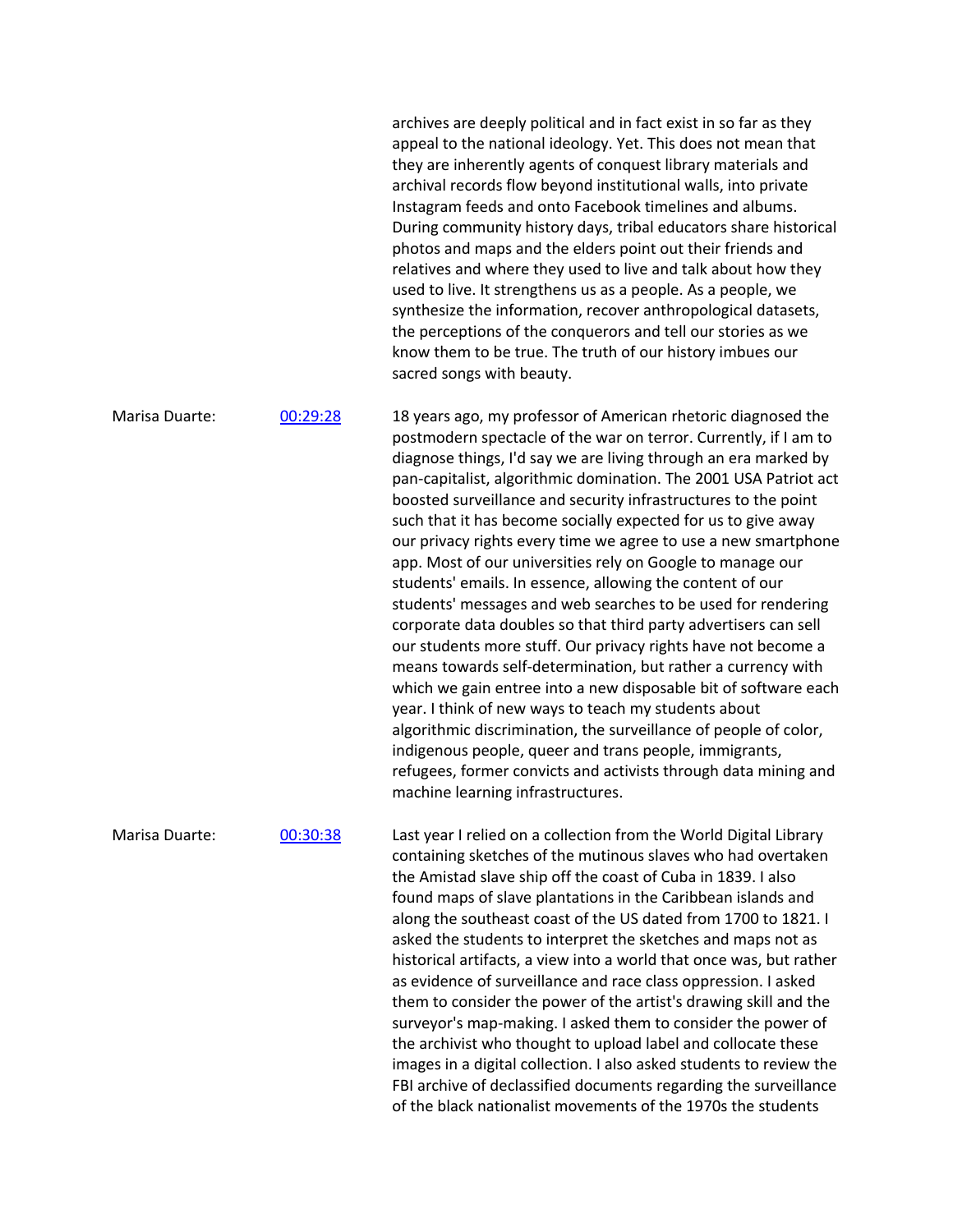|                |          | recognize these techniques of image making of design and<br>datafication as part of a continuum.                                                                                                                                                                                                                                                                                                                                                                                                                                                                                                                                                                                                                                                                                                                                                                                                                                                                                                                                                                                                                                                                                                                      |
|----------------|----------|-----------------------------------------------------------------------------------------------------------------------------------------------------------------------------------------------------------------------------------------------------------------------------------------------------------------------------------------------------------------------------------------------------------------------------------------------------------------------------------------------------------------------------------------------------------------------------------------------------------------------------------------------------------------------------------------------------------------------------------------------------------------------------------------------------------------------------------------------------------------------------------------------------------------------------------------------------------------------------------------------------------------------------------------------------------------------------------------------------------------------------------------------------------------------------------------------------------------------|
| Marisa Duarte: | 00:31:38 | One that explains contemporary surveillance of the No DAPL<br>movement and the Black Lives Matter movement and of people<br>of color generally and one that makes algorithmic<br>discrimination seem not to be a new phenomena, but rather the<br>technical refinement of the Imperial power of the archive. At a<br>1978 White House convening on the state of library services to<br>American Indians, Dakota scholar Vine Deloria, Jr. insisted that<br>American Indian people need libraries because we have a right<br>to know the historical and contemporary causes of our<br>oppression. This right to know extends to all marginalized and<br>oppressed peoples and especially to those who do not even<br>realize that they are living under conditions of domination.                                                                                                                                                                                                                                                                                                                                                                                                                                      |
| Marisa Duarte: | 00:32:29 | Those of you who curate these collections, who label them to<br>make them accessible through digital means the seeds of our<br>liberation are embedded in the code that you create. When I<br>was a library student in DC, I would escape the rhetoric of the<br>war on terror. By doing my homework, I was at peace shelving<br>and cleaning books. I dedicated myself to practicing writing out<br>MARC records by hand and then comparing them to what<br>appeared in the interface of the OPAC. I tried out dialogue and<br>anachronism even back then. I learned reference services<br>through browsing, through the card catalog and by memorizing<br>the types of encyclopedias on our shelves. I took workshops in<br>HTML and XML and it was pleasurable to write clean code and<br>to see how the bibliographic universe could interlace with the<br>infrastructures of the world wide web. And moreover, that<br>through that informatic weaving, someone like Hamid Karzai's<br>nephew, a refugee from a new world war could access<br>investigative news stories to search for evidence against the<br>misinformation that we as Americans were hearing at the time<br>through the talking heads of CNN. |
| Marisa Duarte: | 00:33:33 | Looking back, if I could be in that classroom debate, I would<br>assert that those who cleave to the idea that libraries are<br>apolitical are likely to strip future generations of oppressed<br>peoples of their right to know. How can a person who refuses to<br>understand the informatic dimensions of the cycle of conquest,<br>injustice, sovereignty and liberation, know how to curate<br>collections that bear the potential for moral reflection? How will<br>they know how to meet the intellectual needs of survivors? But<br>that debate was back then, and the debates of the present are<br>trickier. Instead, we may now ask ourselves, when is data<br>sharing a political and under what conditions are we morally<br>obligated to STEM the flow of certain kinds of data? We may ask                                                                                                                                                                                                                                                                                                                                                                                                             |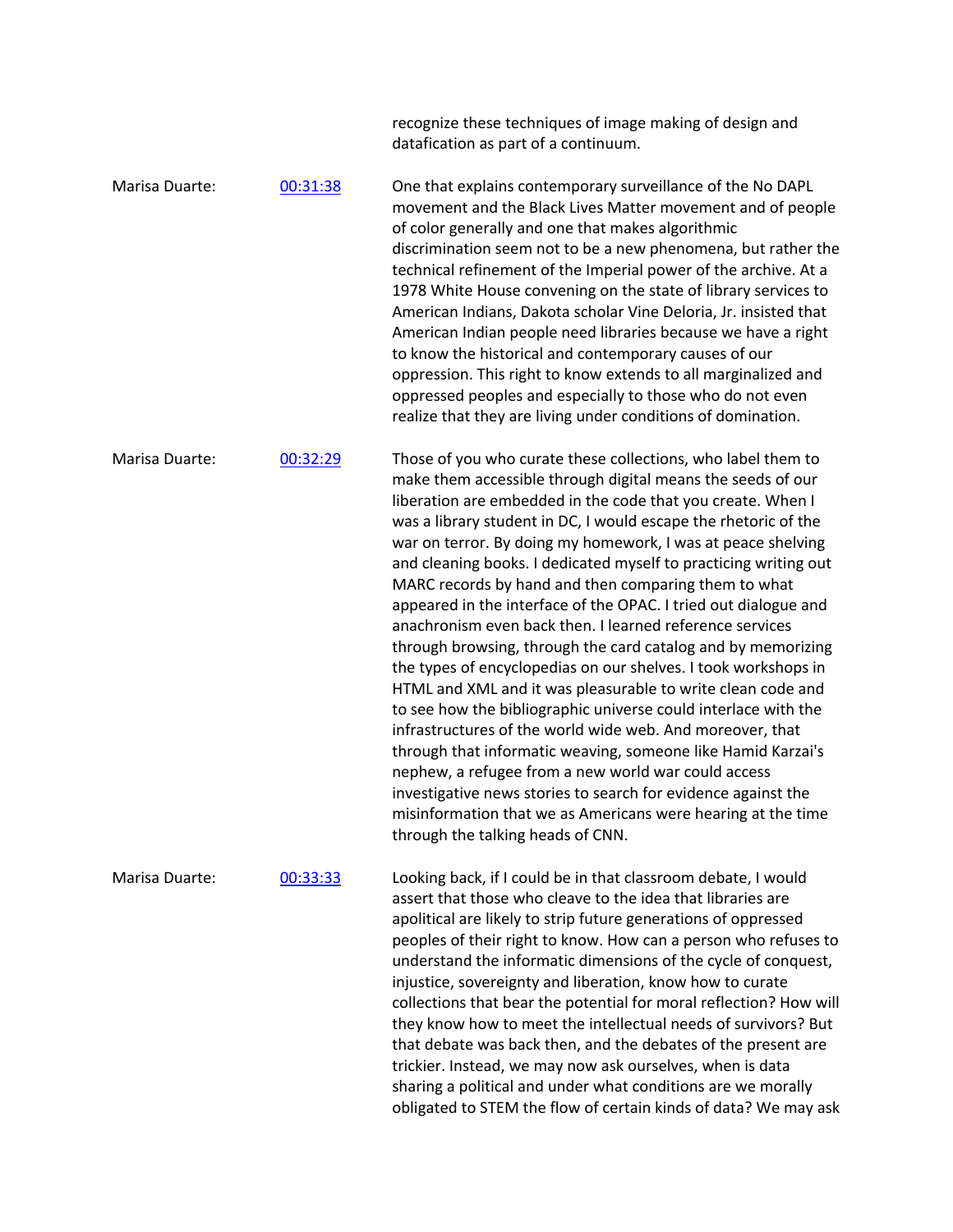|                |          | ourselves; how can we make our digital collections accessible to<br>those who may need them most in different parts of the world<br>at different points in history, through various kinds of media<br>channels?                                                                                                                                                                                                                                                                                                                                                                                                                                                                                                                                                                                                                                                                                                                                                                                                                                                             |
|----------------|----------|-----------------------------------------------------------------------------------------------------------------------------------------------------------------------------------------------------------------------------------------------------------------------------------------------------------------------------------------------------------------------------------------------------------------------------------------------------------------------------------------------------------------------------------------------------------------------------------------------------------------------------------------------------------------------------------------------------------------------------------------------------------------------------------------------------------------------------------------------------------------------------------------------------------------------------------------------------------------------------------------------------------------------------------------------------------------------------|
| Marisa Duarte: | 00:34:29 | We may ask ourselves, how is gender inequality reflected in our<br>design practices? How are race and class reflected in our design<br>practices? Who are the readers of the future? How will we<br>curate, design and make our collections meaningful for them?<br>How will we share with them the serenity in the stacks? The<br>moral truth value, the beauty of the documents that we care<br>for? In times to come, the digital library and the digital archive<br>will increasingly be an integral component in many peoples'<br>right to engage in the reflexive justice work that predicates the<br>tribunal, the court case, the revisionist history, and the<br>restorative dialogues amongst survivors and descendants of<br>national Wars over territory, intellectual property, labor and<br>natural resources. As human beings, we are none of those<br>things. We are not simply objects of labor or consumers of<br>paper, oil and water. We are parents and teachers, people who<br>share stories and charm, people who laugh and care for one<br>another. |
| Marisa Duarte: | 00:35:35 | We garden and cultivate. We read, we think and write. We are<br>artists. We make things, we pray, we food. We food, we feed<br>and nourish one another. I haven't had enough of that this<br>morning. Dear digital curators, we are not simply users of<br>interfaces and systems. We learn in ways that machines cannot.<br>This is how I want my justice studies students to think of<br>themselves as human beings capable of acting and thinking<br>beyond the carceral logics of war and colonization. I hope that<br>through this perspective that you as librarians and archivists can<br>thus imagine yourselves as compassionate time travelers. Not<br>only due to your dedication to caring for the documents of the<br>past, but also in your designs for socially just futures. Thank you.<br>And happy Indigenous Peoples Day.                                                                                                                                                                                                                                |
| Marisa Duarte: | 00:36:48 | I think we have time for questions. Is that correct?                                                                                                                                                                                                                                                                                                                                                                                                                                                                                                                                                                                                                                                                                                                                                                                                                                                                                                                                                                                                                        |
| Aliya Reich:   | 00:36:51 | We have, hi everyone, over here. We do have time for Q and A<br>and I am over here on my tippy toes for these very tall mics to<br>say that we have mics, so if you do have a question, please use<br>them. There is one where I am standing and there is one on the<br>other side of the room. Alternatively, Marisa would you please<br>advance the slide to the next. If you, for whatever reason would<br>not like to ask your question this way, you can put a question<br>into that, the document in that link and one of our members of<br>our inclusivity committee will ask it for you.                                                                                                                                                                                                                                                                                                                                                                                                                                                                            |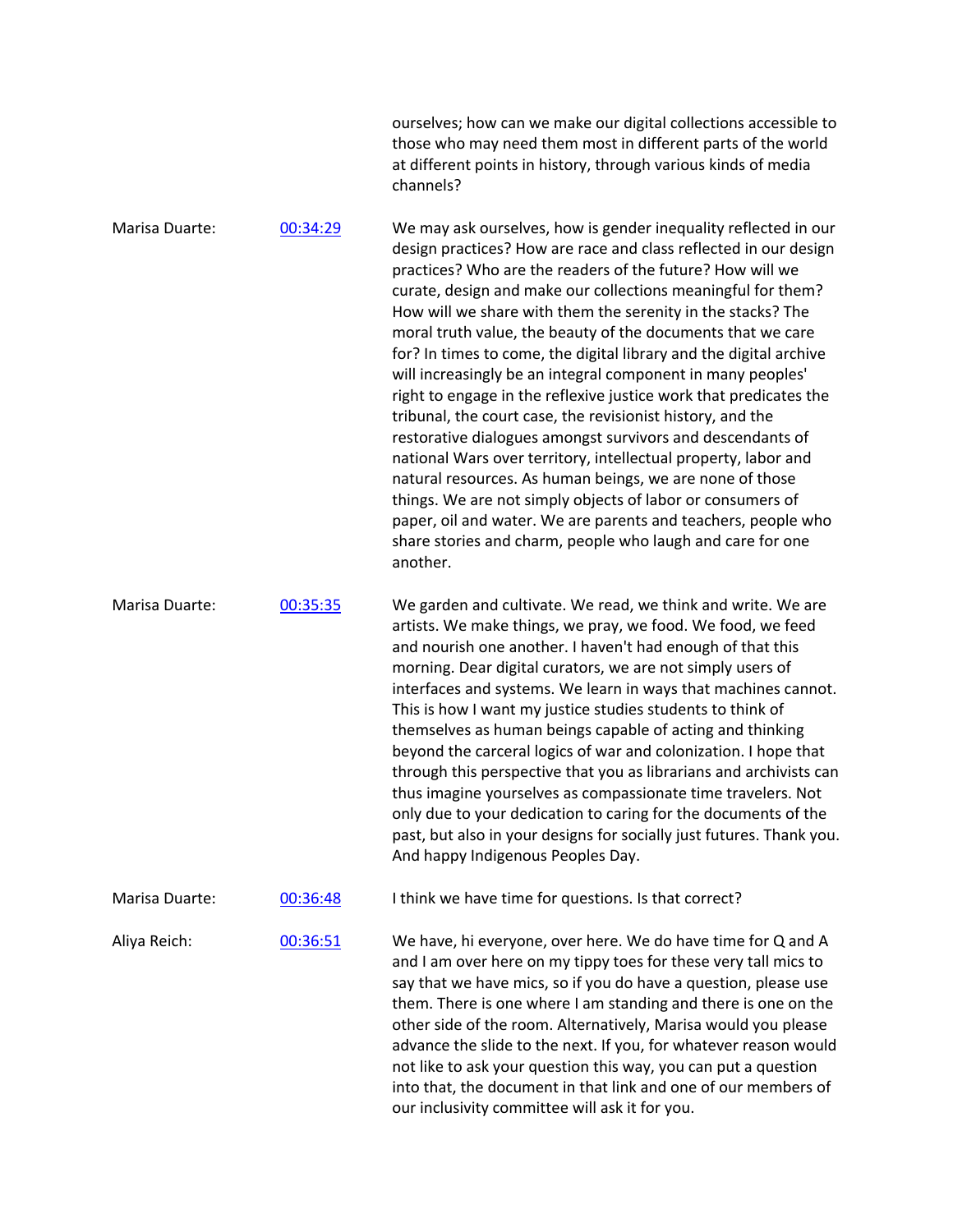| Audience Member: | 00:37:41 | I'm short too. Is this on? Okay, I've never asked a question in<br>this big group before. There's tons of work happening with AI<br>and machine learning and I don't think we can stop that flow of<br>information, turn things around, right? So how do we humanize<br>it? How do we make it the thing that we're not afraid of? Does<br>that make sense?                                                                                                                                                                                                                                                                                                                                                                                                                                                                                                                                                                                                                                                                                       |
|------------------|----------|--------------------------------------------------------------------------------------------------------------------------------------------------------------------------------------------------------------------------------------------------------------------------------------------------------------------------------------------------------------------------------------------------------------------------------------------------------------------------------------------------------------------------------------------------------------------------------------------------------------------------------------------------------------------------------------------------------------------------------------------------------------------------------------------------------------------------------------------------------------------------------------------------------------------------------------------------------------------------------------------------------------------------------------------------|
| Marisa Duarte:   | 00:38:07 | I think I got it. So, I'll give an example of why and how we stop<br>the flow of information conscientiously, deliberately. It does<br>feel quite overwhelming doesn't it? Like we're still surrounded<br>by information and we can't just go to Facebook and say, stop,<br>you know. We can't go to Lincoln labs or anything and say, stop.<br>Especially because by definition, artificial intelligence is anything<br>involving some aspect of machine learning. You know, where<br>there's training data. It's ubiquitous. It certainly feels that way.<br>It only feels that way though if you confuse your being with your<br>data double. And this is something that we as native peoples<br>have really been dealing with for quite a while, right? Because<br>before our data doubles were digitized, we had data doubles in<br>the forms of anthropological records that were just wildly<br>misinformed or deceptive about who we were as a people and<br>who at the same time did not recognize us as individuals<br>bearing rights. |
| Marisa Duarte:   | 00:39:22 | Interestingly, and so what native tribes, many tribes have done<br>to kind of stop this widespread, you know, misinformation is to<br>enact controls over access. And that is by going to those<br>institutions that have some of these data doubles present. And<br>by saying, okay, we're either going to repatriate, you know, and<br>we're going to look at these various classifications, whether<br>they're cultural patrimony or whatever, we're going to<br>repatriate or we're going to put access rules on things. You<br>know, only certain people can look at these particular records at<br>this time of year or to see more. They have to come to our<br>traditional historic preservation officer or so essentially what<br>I'm talking about is an arrangement between institutions. And<br>this is challenging for a lot of Americans to deal with because<br>most of us do not have that kind of negotiating power to set up<br>arrangements with institutions.                                                                |
| Marisa Duarte:   | 00:40:21 | We have to be employees of an institution in some sort of<br>power, you know, some sort of administrative power to go into<br>that kind of arrangement. And this is where indigenous thought<br>is helpful, I think. I tell people, you know, you really ought to<br>study American Indian history because it'll give you greater<br>rights as an American individual. As tribes, we have sovereign<br>rights. We can, we have rights belonging to our tribal<br>communities and as American citizens. So we have like multi-                                                                                                                                                                                                                                                                                                                                                                                                                                                                                                                    |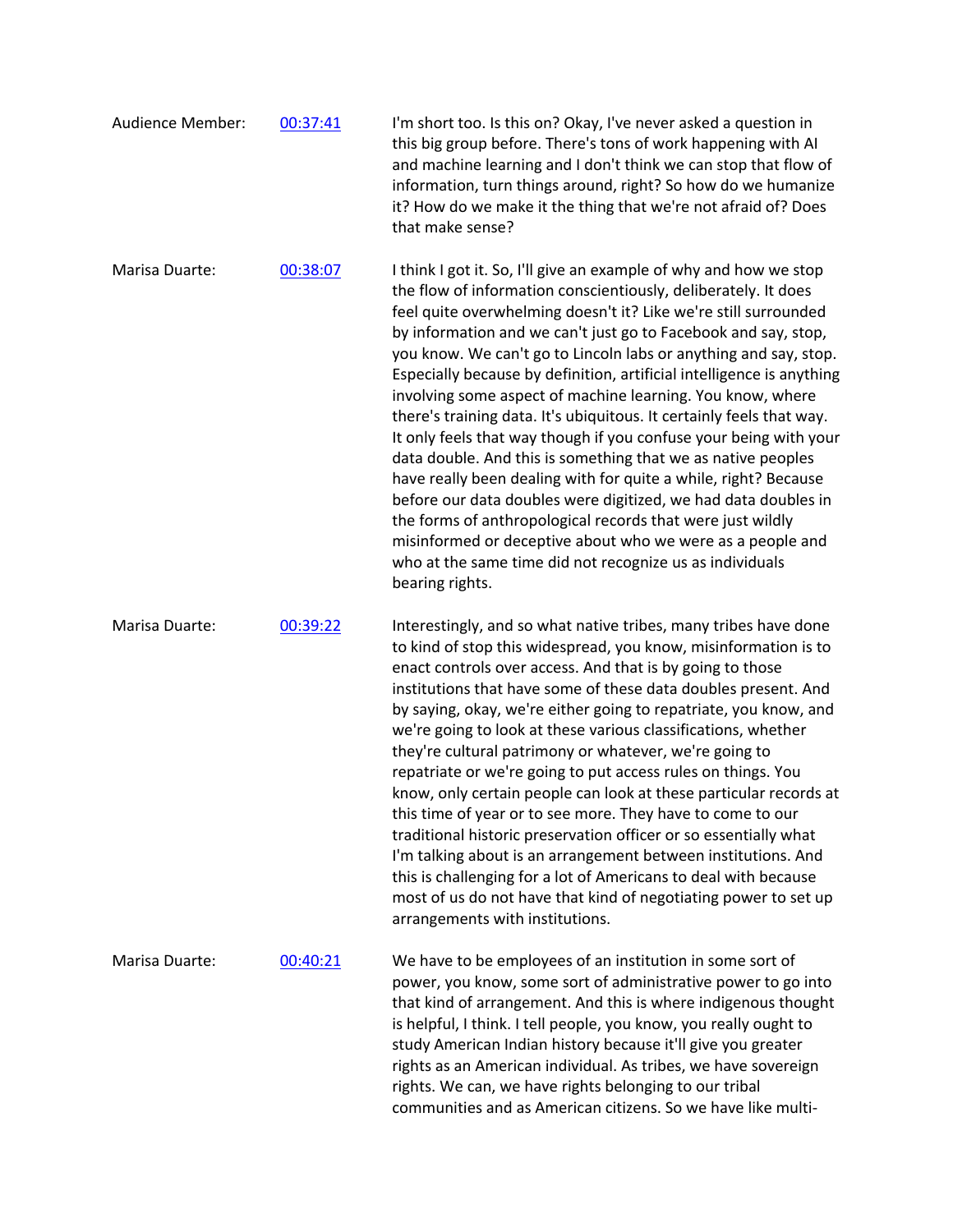|                |          | layers of rights. Most Americans, you only have rights as<br>citizens, maybe rights in your municipality, your state, you<br>know, and through your congressional representatives. But that<br>doesn't mean that you should be comfortable with only that set<br>of rights. You can exercise group rights through whatever<br>means possible, which is what we have done as tribal people.<br>It's not like the US was like, Oh man, you guys are sovereign. We<br>really should respect that.                                                                                                                                                                                                                                                                                                                                                                                                                                                                                             |
|----------------|----------|--------------------------------------------------------------------------------------------------------------------------------------------------------------------------------------------------------------------------------------------------------------------------------------------------------------------------------------------------------------------------------------------------------------------------------------------------------------------------------------------------------------------------------------------------------------------------------------------------------------------------------------------------------------------------------------------------------------------------------------------------------------------------------------------------------------------------------------------------------------------------------------------------------------------------------------------------------------------------------------------|
| Marisa Duarte: | 00:41:19 | Nobody has ever said that. I don't think. I've been looking for a<br>long time. Nobody has ever said that.                                                                                                                                                                                                                                                                                                                                                                                                                                                                                                                                                                                                                                                                                                                                                                                                                                                                                 |
| Marisa Duarte: | 00:41:27 | Right? So, as Americans, when you're saying, Oh, but we can't<br>stop it. Well, maybe, yes you can. You just need to push really<br>hard and think really deliberately about what kind of<br>information you feel ought to be protected for the group rights<br>of a people. So that's one way to do about it. It's particular, I'm<br>speaking to you all now because many of you in this room<br>actually are those folks with administrative power through your<br>institutions. You actually have that, most people in this room<br>have multiple degrees and you'd belong to multiple<br>associations. And probably it's very easy. I remember this when<br>I was a librarian, it was very easy to be stuck in the tyranny of<br>the bureaucracy of the library. You know, sort of like looking at<br>the rules of the library, the codes of conduct or the general<br>American library values or whatever and thinking, okay, I guess I<br>have to follow these rules.               |
| Marisa Duarte: | 00:42:30 | But, you know, the whole point of a democracy is that you're<br>kind of like not supposed to always follow the rules. You know,<br>dissent is very patriotic and in some of these circumstances, it's<br>necessary. And I really think about this when I think, okay, okay,<br>well maybe I'm not gonna have a heart attack today about the<br>fact that my students' emails are being mined, you know, and<br>Amazon is able to market them Pop Tarts, you know. They know<br>that like this particular group needs this kind of socks in this<br>season in Vermont. And it's like that kind of, okay, it's kind of<br>capitalist and I'm, you know, skeptical of that as an indigenous<br>person. But okay. The things that I really struggle with though<br>are information being circulated about undocumented peoples,<br>about immigrants. You know, ICE coming to public schools and<br>bullying people and asking for information, you know, and<br>libraries have a role in that. |
| Marisa Duarte: | 00:43:32 | They really, really do. It's just whether or not we can get it<br>together to kind of like think in a new way to organize around<br>that and to make statements. Library science. We are<br>scientifically conscientious objectors to lots of things. We just                                                                                                                                                                                                                                                                                                                                                                                                                                                                                                                                                                                                                                                                                                                              |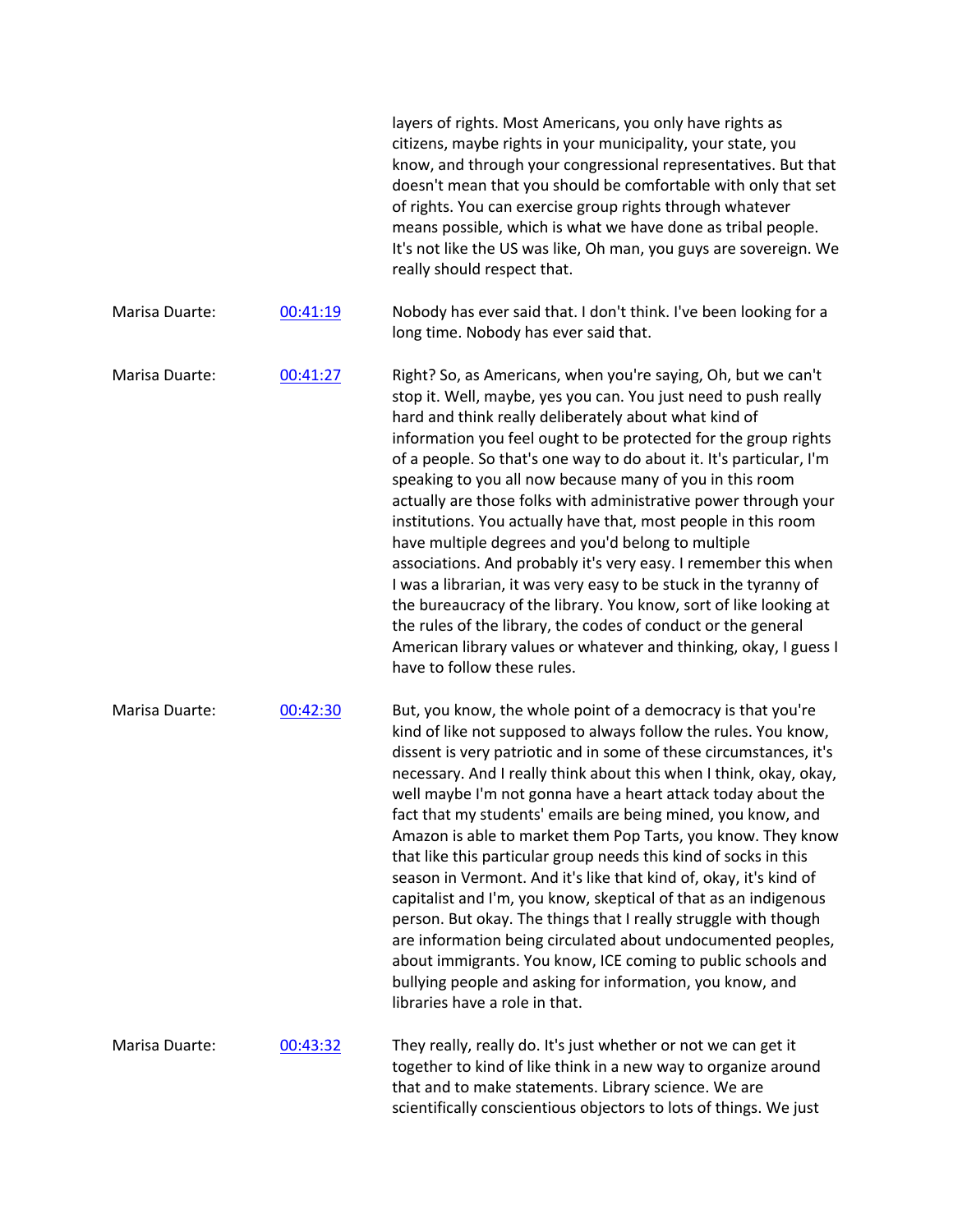have to kind of like learn to think that way and not to go on much longer on that particular point. But I'm also part of the human computer interaction, community, HCI community. And these are the folks who make these algorithms and make these awesome systems. I have colleagues who design bots and all kinds of stuff, bots for good and all this. And it's incredibly impressive the work that they do. But many of them are not trained in justice. Many of them are not trained in social theory. Many of them claim to see the human, but they see the human as a user. They don't see a human as a human being. Somebody with rights, somebody with an intellectual trajectory. And that is something that I think we can rely on. So no, there's not an easy answer. You know, I wish there was, I think, I think if it was an easy answer, we would've done it right? But I would love to galvanize librarians and archivists because of the long view and insights about history.

| Marisa Duarte:   | 00:45:04 | Somebody ask an easy question.                                                                                                                                                                                                                                                                                                                                                                                                                                                                                                                                                                                                                                                                                                                |
|------------------|----------|-----------------------------------------------------------------------------------------------------------------------------------------------------------------------------------------------------------------------------------------------------------------------------------------------------------------------------------------------------------------------------------------------------------------------------------------------------------------------------------------------------------------------------------------------------------------------------------------------------------------------------------------------------------------------------------------------------------------------------------------------|
| Audience Member: | 00:45:07 | Good morning, thank you for your presentation. It was very<br>illuminating. Quick question about class. You talked about class<br>in regards to your student demographic. So, if we're talking<br>about information, that migration into this digital or AI world,<br>what happens to those individuals who do not go to colleges,<br>that do not pursue education past high school? How do they<br>then conceive of, and are included in, the information literacy<br>world, which is going increasingly digital? So, what does that<br>look like in terms of the community both documented and<br>undocumented and matriculating?                                                                                                           |
| Marisa Duarte:   | 00:45:40 | I really appreciate that question. I try to teach my students<br>about this. I don't know how much of it sticks. Um, so when I<br>used to do bibliographic instruction, and I'm a little bit<br>embarrassed now, when I think about the way I used to do BI,<br>you know, because what the way I would teach it was generally,<br>you know, this is, this is the map of the library.                                                                                                                                                                                                                                                                                                                                                          |
| Marisa Duarte:   | 00:46:01 | This is where you can get your resources, this is your homework<br>assignment, and call us. To some degree that wasn't entirely my<br>fault. I mean, many universities, it's like whether or not the<br>professor invites you to speak and you have what, 30 minutes,<br>you know, with students you'll never see again. I mean,<br>hopefully we see them again. But now what I teach them, so<br>just to give a little bit of background, Arizona State University<br>has a commitment to providing a college education affordable,<br>public, you know, college education to all residents of the state<br>of Arizona as long as they have a B average in high school. And<br>so this is Arizona public schools. So, a B average in Arizona |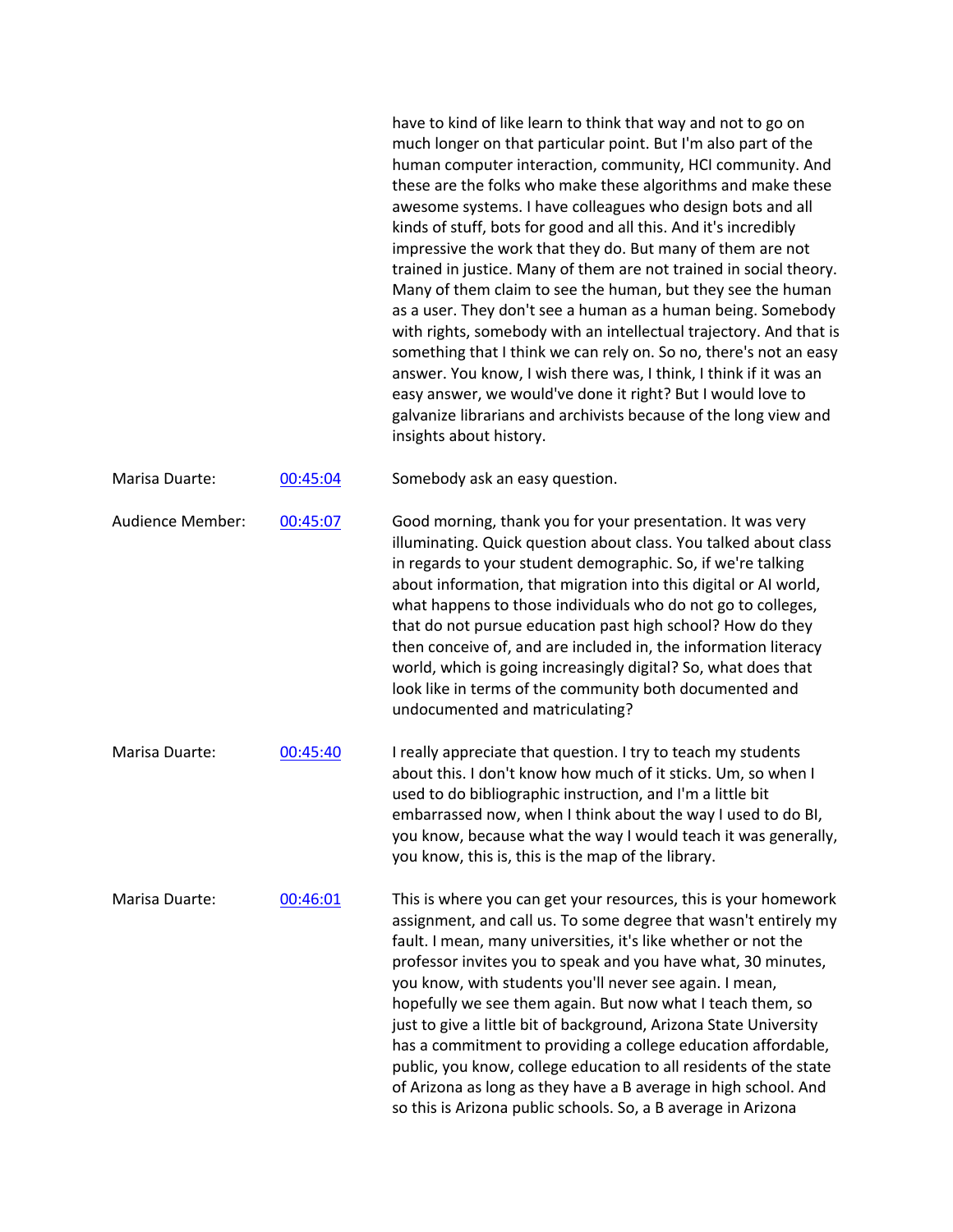|                |          | public school is probably like more like a C, you know, and so<br>many of our students who come to us are from very diverse<br>backgrounds for all the causes of structural racism and inequity<br>that many of you understand, right?                                                                                                                                                                                                                                                                                                                                                                                                                                                                                                                                                                                                                                                                                                                                                                                          |
|----------------|----------|---------------------------------------------------------------------------------------------------------------------------------------------------------------------------------------------------------------------------------------------------------------------------------------------------------------------------------------------------------------------------------------------------------------------------------------------------------------------------------------------------------------------------------------------------------------------------------------------------------------------------------------------------------------------------------------------------------------------------------------------------------------------------------------------------------------------------------------------------------------------------------------------------------------------------------------------------------------------------------------------------------------------------------|
| Marisa Duarte: | 00:46:58 | So we have a large amount of undocumented students, a large<br>amount of Spanish speaking, Hispanic, Latino, Latinx students,<br>Mexican and Mexican American students. We have a high<br>number of Native American students. Our actual lower number<br>students is our Black and African American students. We have a<br>great many of students from other countries who come to us<br>and many of them are first generation, they work full time,<br>most of them, and they have children, or they have parents who<br>are support, who they support. So, when they come to class,<br>they're not always there. You know, they're, they're occupied<br>thinking about other things, big responsibilities in their lives.<br>And they're often worried about poverty. You know, they're<br>often worried about like, well, you know, I can't afford to lose<br>my job. I'm not a trust fund kid. I can't, I don't have a daddy<br>who's paying for my college education.                                                      |
| Marisa Duarte: | 00:47:55 | Like I'm doing this on my own and GI bill or loans or whatever.<br>And so, what I teach them now is I teach them about<br>information and poverty, the cycle of poverty. So what's<br>happening now when it comes to algorithmic discrimination is<br>that if you are poor, as many students are, and you're relying on<br>food stamps or you're, you yourself have to work with a case<br>worker, social worker, you're caring for foster kids or anything<br>like that. Anything that puts you in touch with the system every<br>time you go in to one of these places to get your services or to<br>report, you know, to go through parole or whatever, probation,<br>anything like that, you're giving information to the state. And<br>that information is being organized in a range that is the<br>training data for these systems that eventually lead to an<br>algorithmic discrimination such that, for example, let's say a<br>student is on food stamps and let's say the student commits<br>some minor infraction. |
| Marisa Duarte: | 00:48:55 | You know, and this is Arizona. So, I mean, you know, there's like<br>famous rap songs about our state, you know, and, and the<br>police brutality in our state, right? So, a student commits a<br>minor infraction, the students get taken in, you know, it pops up<br>on the same interface when they come in to renew and get<br>their food stamps. It pops up on that same interface and the<br>case worker's like, well, what happened here? And it's a mark<br>against that student. And so, I started watching the legislations<br>that were passing through the state of Arizona a few years back<br>and looking for anything that had to do with algorithmic                                                                                                                                                                                                                                                                                                                                                            |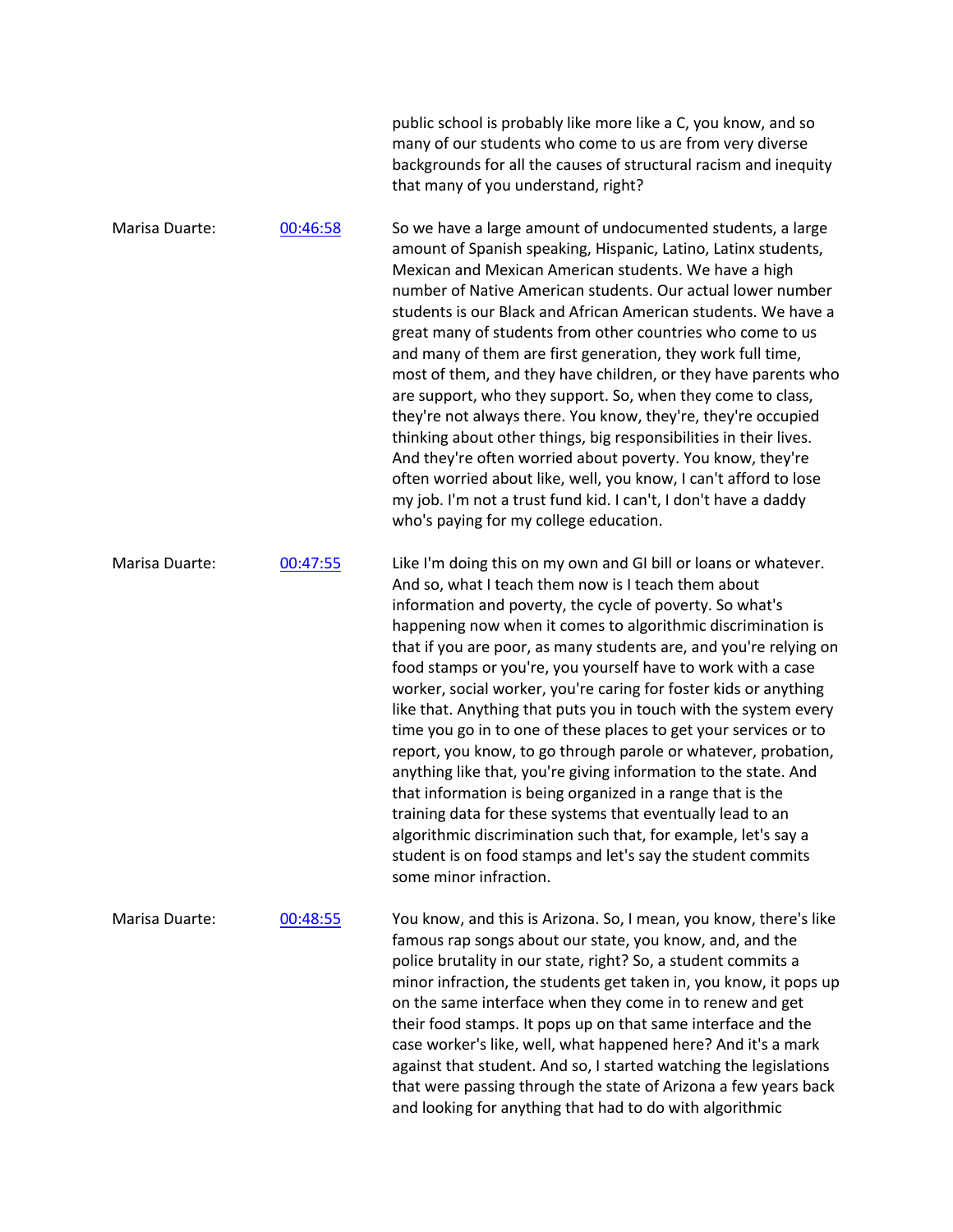|                |          | discrimination. And there are quite a bit of new laws coming<br>out, new legislations that say that allow for the creation of<br>these databases in the hands of the government to track and<br>apprehend, so called criminals.                                                                                                                                                                                                                                                                                                                                                                                                                                                                                                                                                                                                                                                                                                                                                                                                                                 |
|----------------|----------|-----------------------------------------------------------------------------------------------------------------------------------------------------------------------------------------------------------------------------------------------------------------------------------------------------------------------------------------------------------------------------------------------------------------------------------------------------------------------------------------------------------------------------------------------------------------------------------------------------------------------------------------------------------------------------------------------------------------------------------------------------------------------------------------------------------------------------------------------------------------------------------------------------------------------------------------------------------------------------------------------------------------------------------------------------------------|
| Marisa Duarte: | 00:49:46 | But it's preemptive because you don't know what a criminal is<br>until it's been done. So, the way that they do it is by keeping<br>track of people who have been released. And as many people<br>know, and I don't know if you know this, actually, at least in my<br>state, one in three families have somebody who is a convict.<br>Either somebody that's in the system or that somebody that<br>somebody is out of the system and they're on probation, that<br>counts. And when people get arrested, you know, and they<br>have to go through this calculation, through the case worker fills<br>out this information about them. They ask them, you know, are<br>you drug-related? Are you, are you gang-related, are other<br>people in your family? Are there other felons or people who<br>have committed misdemeanors or whatever, this questionnaire<br>you fill out, that's the training data and it produces a calculation<br>that helps the judge sort of figure out, well what's the<br>percentage likeliness that they're going to recidivate. |
| Marisa Duarte: | 00:50:43 | And so this cycle continues. If you kind of get the picture of<br>what I'm saying, right. And we can see how some states, strong-<br>arm states take advantage of this. We have the social code in<br>China where they will even track who you're friends with, you<br>know, what you search for on the web. And that determines<br>whether or not you can eat in certain restaurants, whether or<br>not you can live in certain communities. In the US that's a<br>terrible thought to us. We were like, we would never do that.<br>And yet if you ask a queer or trans person, if they can live in a<br>certain apartment complex in a certain state, they very well<br>know that they cannot, they have to be extremely careful. We<br>have, we still have laws that prevent fair housing for gay, queer<br>and trans people. So, it's like kind of putting your lenses on,<br>critical lenses on, and learning how this technological redlining<br>happens for particular populations.                                                                      |
| Marisa Duarte: | 00:51:39 | You know, and the, the one irony that's always really huge to<br>me is how our people can be, how can people be<br>undocumented when there is so much documentation about<br>them? You know, it's an irony at what that is. What's happening<br>is that the state is actually keeping them undocumented, you<br>know, and they, they're proving it right over and over. So, it's<br>kinda like, okay, where's the money going? Palantir? You know,<br>why are we giving money to Palantir when maybe we should be,<br>you know, boosting up our resources in our offices that provide<br>for refugee status and all that kind of stuff. So that's kinda how                                                                                                                                                                                                                                                                                                                                                                                                     |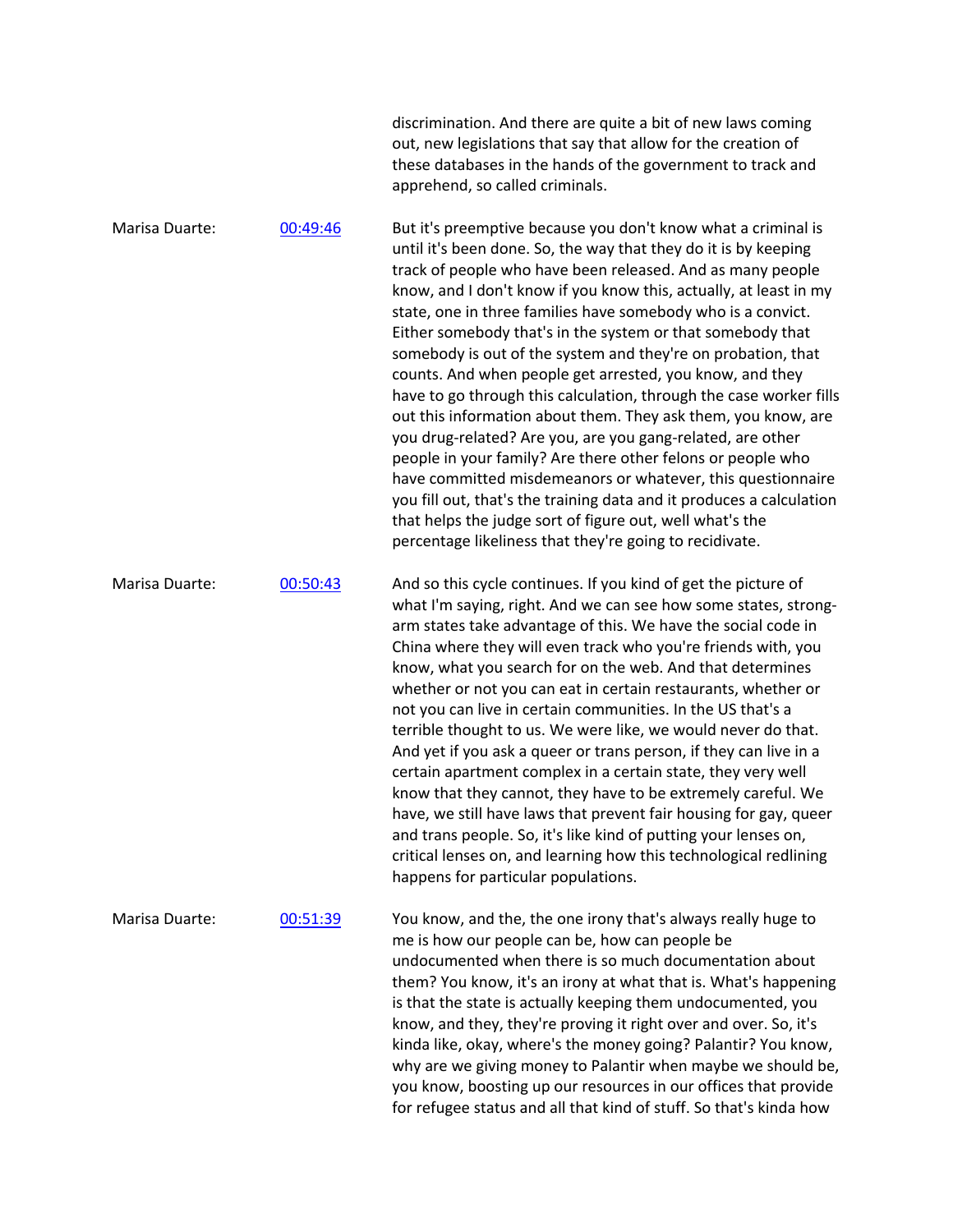|                |          | the way I teach my students now, I teach them about it from<br>the angle of poverty. And this is why you need to be<br>conscientious of your informatic flow, your data shed, your data<br>exhaust, and be conscientious of privacy mechanisms like using<br>VPNs and all that kind of thing. And yeah, it's fundamentally<br>unjust. There's parts of it that are fundamentally unjust, but my<br>goal is not to, I mean I teach justice, so I teach students how to<br>look at this stuff in the face of what it is. And if they can't make<br>the change for themselves, they need to make it for their<br>children.                                                                                                                                                                                                                                                                                                                                                   |
|----------------|----------|---------------------------------------------------------------------------------------------------------------------------------------------------------------------------------------------------------------------------------------------------------------------------------------------------------------------------------------------------------------------------------------------------------------------------------------------------------------------------------------------------------------------------------------------------------------------------------------------------------------------------------------------------------------------------------------------------------------------------------------------------------------------------------------------------------------------------------------------------------------------------------------------------------------------------------------------------------------------------|
| Moderator:     | 00:52:53 | this is a question from our shared document. Boy, everyone<br>here is short, I guess, I don't know. This person asks, do you<br>think it's possible to advocate for change, the change you're<br>describing, which I also want within the context of a neoliberal<br>capitalist higher education system? Sometimes I just want to<br>give up on it.                                                                                                                                                                                                                                                                                                                                                                                                                                                                                                                                                                                                                       |
| Marisa Duarte: | 00:53:12 | Yeah, it's a drag, right? So, we're in this interesting situation<br>right now where Neoliberalism and neoconservatism are<br>actually in this, a dance with each other. So, you know,<br>neoliberalism is essentially the state saying, you know, it's too<br>expensive to provide for all the rights of y'all people. So, you<br>need to buy your own rights. And so, the wealthy get to<br>experience the most privileges in society 'cause they can<br>literally buy them, you know. A great example, I'll use another<br>example from Arizona, is that we have a lot of crime in Arizona,<br>but rather than doing things like focusing on better schools or<br>dealing with homeless population or opiate addiction, things<br>like this, the state instead says, you know, this is just too<br>expensive. You know, y'all people, let's just open up that land<br>for more land, you know, housing.                                                                |
| Marisa Duarte: | 00:54:10 | And so the land developers are like, ooh we love that idea. And<br>they build these gated communities that, where you then have<br>people self-selecting to live in there and they have similar<br>shared values, which are mostly fear-based. You know, like, we<br>need all these gates, we need all these, we need ring, we need<br>all this like extra surveillance so that I feel safe because the<br>state will not provide it for me. That's how neoliberalism works.<br>But if you can see that neoconservative part in there, right? Of<br>course, law enforcement and military, all these kinds of things<br>that thrive on this fear, they get more revenues as well. And we<br>start investing in technologies that are living on this feeling of<br>uncertainty and insecurity. So, these kind of work together. And<br>that's important to realize because, if you are in a neoliberal<br>university, which I am. ASU is famously corporate, you know, it's |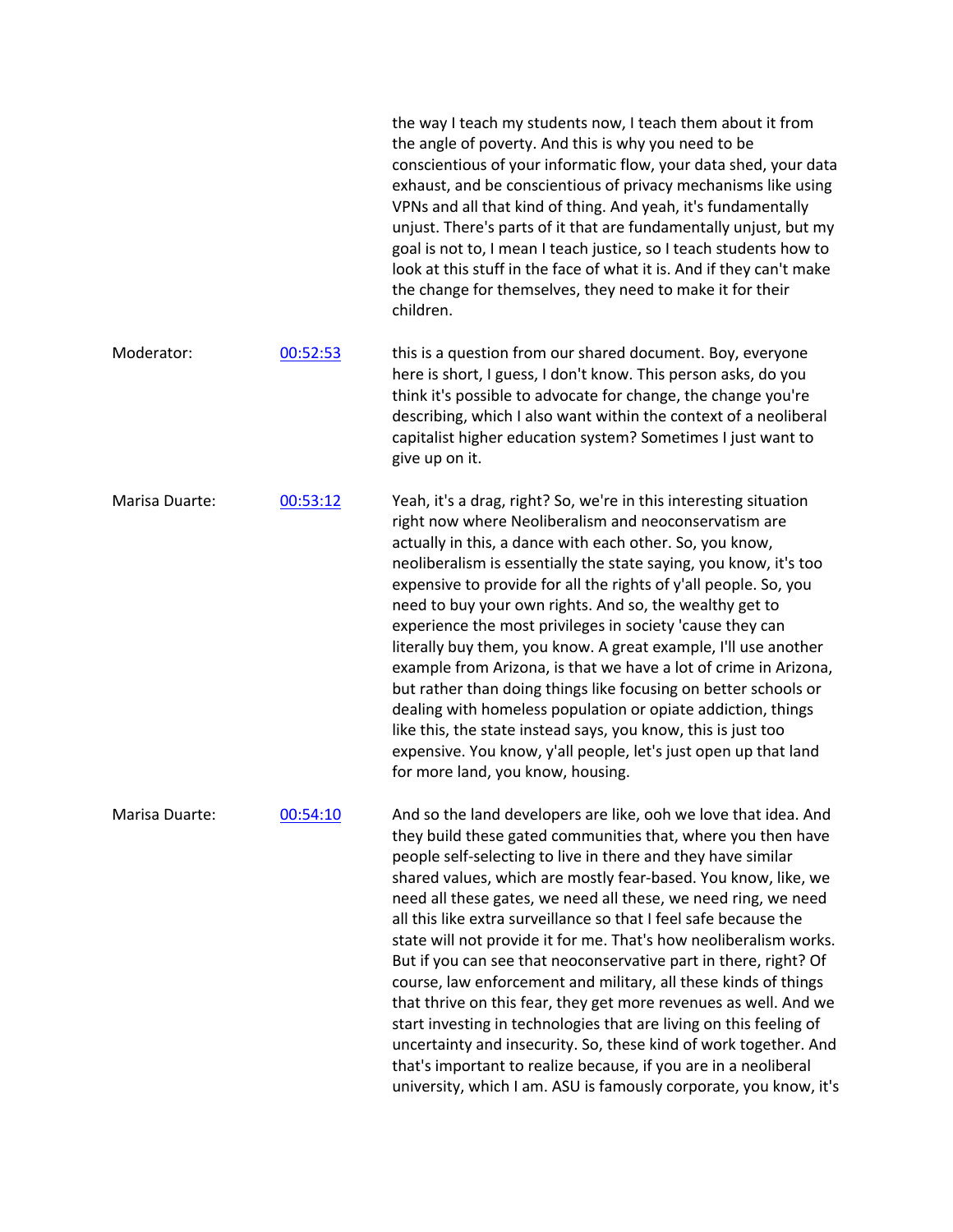|                |          | kind of a model where they were like, Oh man, we agreed to<br>educate all these people and we can't do it.                                                                                                                                                                                                                                                                                                                                                                                                                                                                                                                                                                                                                                                                                                                                                                                                                                                                                                                |
|----------------|----------|---------------------------------------------------------------------------------------------------------------------------------------------------------------------------------------------------------------------------------------------------------------------------------------------------------------------------------------------------------------------------------------------------------------------------------------------------------------------------------------------------------------------------------------------------------------------------------------------------------------------------------------------------------------------------------------------------------------------------------------------------------------------------------------------------------------------------------------------------------------------------------------------------------------------------------------------------------------------------------------------------------------------------|
| Marisa Duarte: | 00:55:07 | We don't have enough resources to let in this many students.<br>So, let's contract out as many services as possible. That's the,<br>the model at ASU. This is now I'm going to get a message I'm<br>sure from the president or others for being, this is being live-<br>cast and recorded and (chuckles), but, what ends up happening<br>is that in a neoliberal university it's very frustrating because<br>every time we come up with a new idea, you know, that has<br>some moral value that's really emphasizing our rights. Privacy,<br>right. Especially the rights that folks already don't understand.<br>Like privacy rights, many times you'll have somebody who just<br>kind of like, listens and is like, we appreciate your concern,<br>right? And then it's kind of lost in the next cycle of whatever.<br>Many of you know, this experience that universities only<br>support diversity when they're financially flush, you know, and<br>when they're broke, they're like, we can't afford that this year. |
| Marisa Duarte: | 00:56:03 | Sorry, you all can have a bake sale for, you know, Martin Luther<br>King. I'm like what, that's absurd. Right? So what do we do in<br>that situation? Well, the first thing is that we need to<br>understand that we have a long view of things, you know, um,<br>um, and that this is extremely challenging. I've been, of course,<br>I've been reading Czeslaw Milosz, like the most depressing<br>Eastern European writer before I come to this conference. We<br>have to understand that this is something that requires a<br>consciousness raising. And that means that we're going to have<br>to spend time with each other and with our students to<br>deliberately look at these contours of domination in our lives<br>and reach for something bigger and better. We have to, we<br>have to do the consciousness, consciousness raising before we<br>do the organizing.                                                                                                                                          |
| Marisa Duarte: | 00:57:00 | You know, we have to basically plant the seeds of discontent.<br>And I don't mean being like a, a rabble rouser, an agitator, as<br>they used to say in the 1950s, right? What I'm talking about is<br>pointing out the contours of domination that people already<br>feel in their lives. So, I give this lecture every year to the<br>students because I have both conservative and liberal students<br>in my classes in justice. And I'm like, okay, here's one thing we<br>all have in common that we're struggling with right now.<br>Student loan crisis. Many of you, when you graduate from this<br>four or five, six years undergraduate degree, however long it<br>takes, you're looking at a close to a hundred thousand dollars in<br>debt, even at Arizona State University, which is affordable and<br>there, and the room just gets quiet. And I feel this like tension<br>rising because they're worried that they won't have jobs after                                                                  |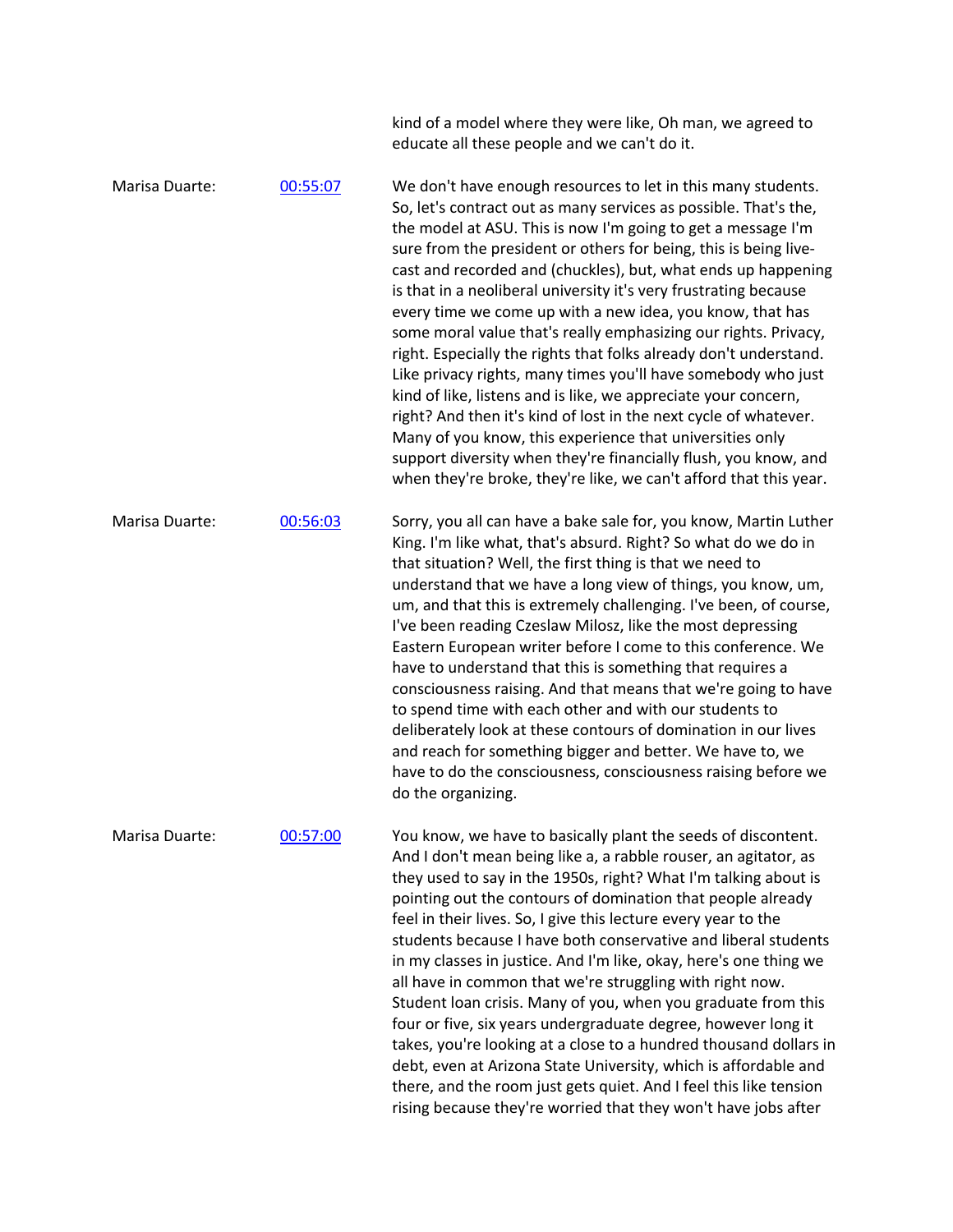that are going to be able to match up to what they're going to owe.

Marisa Duarte: 00:57:52 And so when I talk about it that way, when I say, okay, what do we need to change in the legislative system? What do we need to change in the public schooling system to address this? What do we need to change so that you all are not passing on this debt in different ways to your children, you know, and to your family members? Because even if you know, theoretically, legally like student loan debt can't be inherited and passed on, they're still passing on the fact that they are bringing home \$700 less than their paycheck every single month and they can't afford dental care and they can't afford childcare and they can't afford to live in the place that they want to live and all that kind of thing. Right? So, if I frame things in that way, you know, all of a sudden, they look around and they begin to ask, okay, let me ask for more from my universities. Marisa Duarte: 00:58:41 Let me ask for more, you know, from my employers. Let me ask for more and let me paint it in a way that brings people, you know, into my court that they can empathize with. And so, I think that's, you know, it's easy to get demoralized in a neoliberal university. I actually, you know, I hope I'm not saying too much, but you know, our graduate students often are the ones who struggle the most in that situation. They're underpaid and they're expected to work an incredible amount, you know, but I always remind the graduate students, I know, you're feeling very overworked and overwhelmed right now and you are going through a kind of an academic hazing, but you are the elite with this graduate degree, you will become the elite in this country. So, this moment of suffering is short-lived, two to five years. Marisa Duarte:  $0.59:33$  But with that degree, you're literally entitled, that's what it is. To have a master's degree or PhD, you're literally entitled to certain kinds of administrative authority and you have to use it. You know, we can't just like, oh yeah, this paper doesn't mean anything to me. You know, what means something to me is I'm a Raiders fan or something. You can't do that. You are a public intellectual. Use it. That's kind of the beauty, strangely, of being in a neoliberal university in the United States, in a democracy is that, look, I'm tired, but there is Czeslaw Milosz books on the shelf and we are going to have a reading group and this is what we're going to do. We're going to open our minds and think in a new way. That gives me strength. But I am a nerd and I like to

read and I, it's empowering.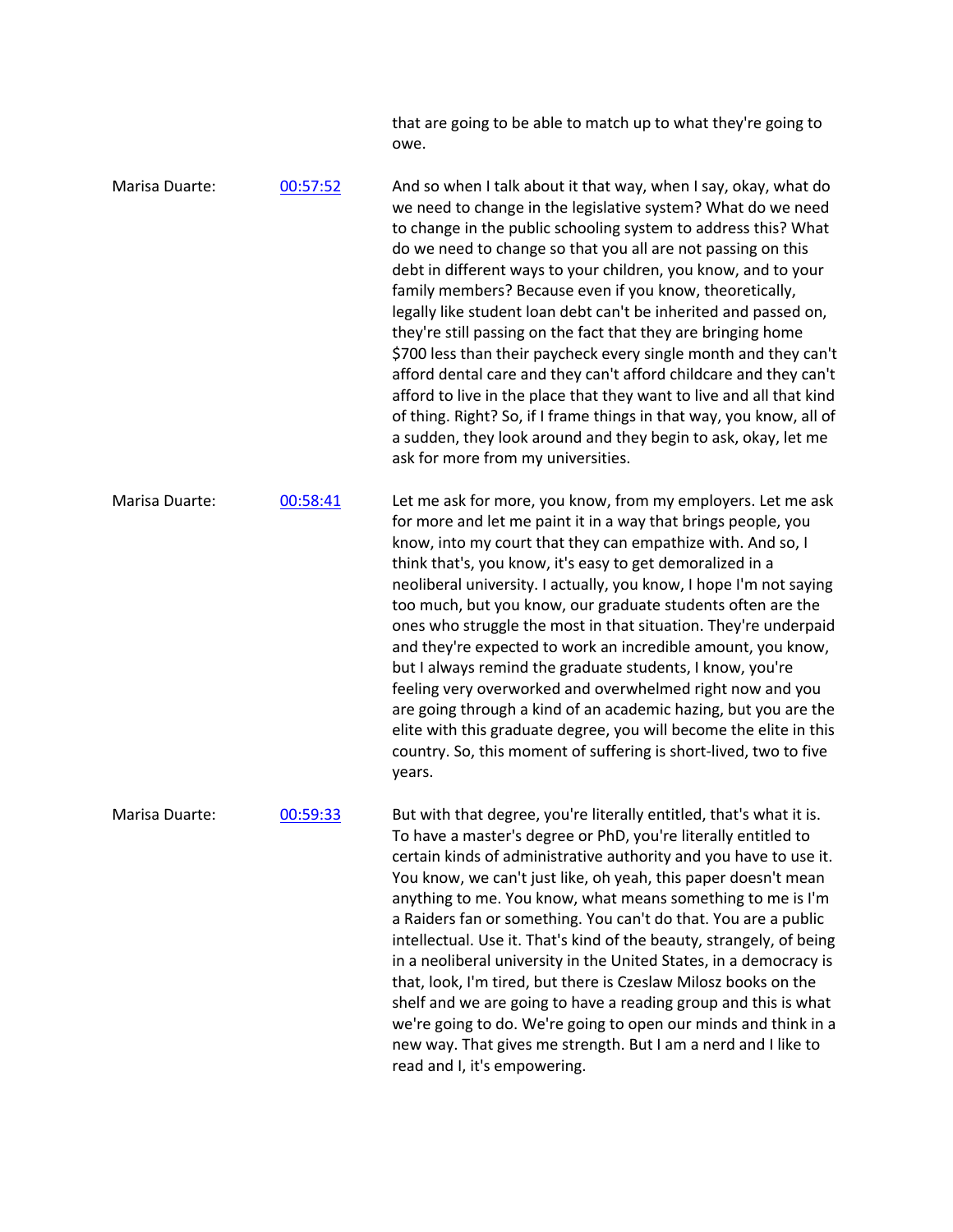| <b>Audience Member:</b> | 01:00:37 | You said some powerful things about archives holding the seeds<br>to liberation, and code holding the seed to liberation. I'm<br>wondering, in an individual sense, that archives do bring justice<br>sometimes as far as like land disputes and that sort of thing. But<br>I've never heard of a revolution being sewn out of an archive.<br>And so, I'm just wondering what the solid line is from archives<br>to collective liberation and not just individual liberation and like,<br>the knowing or the pleasure of knowing beyond that.                                                                                                                                                                                                                                                                                                                                                                                                                             |
|-------------------------|----------|---------------------------------------------------------------------------------------------------------------------------------------------------------------------------------------------------------------------------------------------------------------------------------------------------------------------------------------------------------------------------------------------------------------------------------------------------------------------------------------------------------------------------------------------------------------------------------------------------------------------------------------------------------------------------------------------------------------------------------------------------------------------------------------------------------------------------------------------------------------------------------------------------------------------------------------------------------------------------|
| Marisa Duarte:          | 01:01:13 | So I'm a post-structuralist. I know, like, so one time I gave this, I<br>know some of you have heard me tell this joke before, so just<br>fake laugh if you've heard it before. But one time I had a dream<br>that I was giving a great lecture on the Nerdist perspective, and<br>then the next day I did it.                                                                                                                                                                                                                                                                                                                                                                                                                                                                                                                                                                                                                                                            |
| Marisa Duarte:          | 01:01:30 | You know, this is me saying I'm a post-structuralist only a super<br>nerd would say that, right? A post-structuralist fundamentally<br>sort of believes that collective change is, happens because of<br>the actions of many historical agents operating in the milieu of<br>the moment. And many people who do social media studies<br>who do data mining and machine learning are also post-<br>structuralist because what we do is we literally trace the<br>evidence of interactions between agents, whether they're<br>human or non-human, map them out, and then we can, you<br>know, statistical accuracy predict, you know, is Brexit going to<br>happen? You know, are we going to see voter fraud in the next<br>election? Yes. You know. We can predict these things by looking<br>at these masses of data. All right, so let me change shift gears<br>again. So, what is the line between individual empowerment<br>and the archive toward revolution?        |
| Marisa Duarte:          | 01:02:33 | First of all, revolution doesn't happen overnight, right? It<br>actually takes a few generations. The first, there's a five, a few<br>stages, a few essential conditions for revolution. And I actually<br>don't think we're talking about revolution here. I think we might<br>be talking more about reform, but nevertheless, these<br>conditions apply. And that is that you have an educated middle<br>class with access to infrastructure who are no longer receiving<br>the basic services that they need to pursue life, Liberty, and<br>pursuit of happiness. Okay? So those, that means that you're<br>going to have an educated middle-class, right? They have<br>degrees, they can't get jobs, they have degrees, they have jobs.<br>The money's all sucked out by student loans or whatever.<br>Because they have little financial income, little, you know,<br>movement there they cannot marry, or they choose not to<br>because it would be irresponsible. |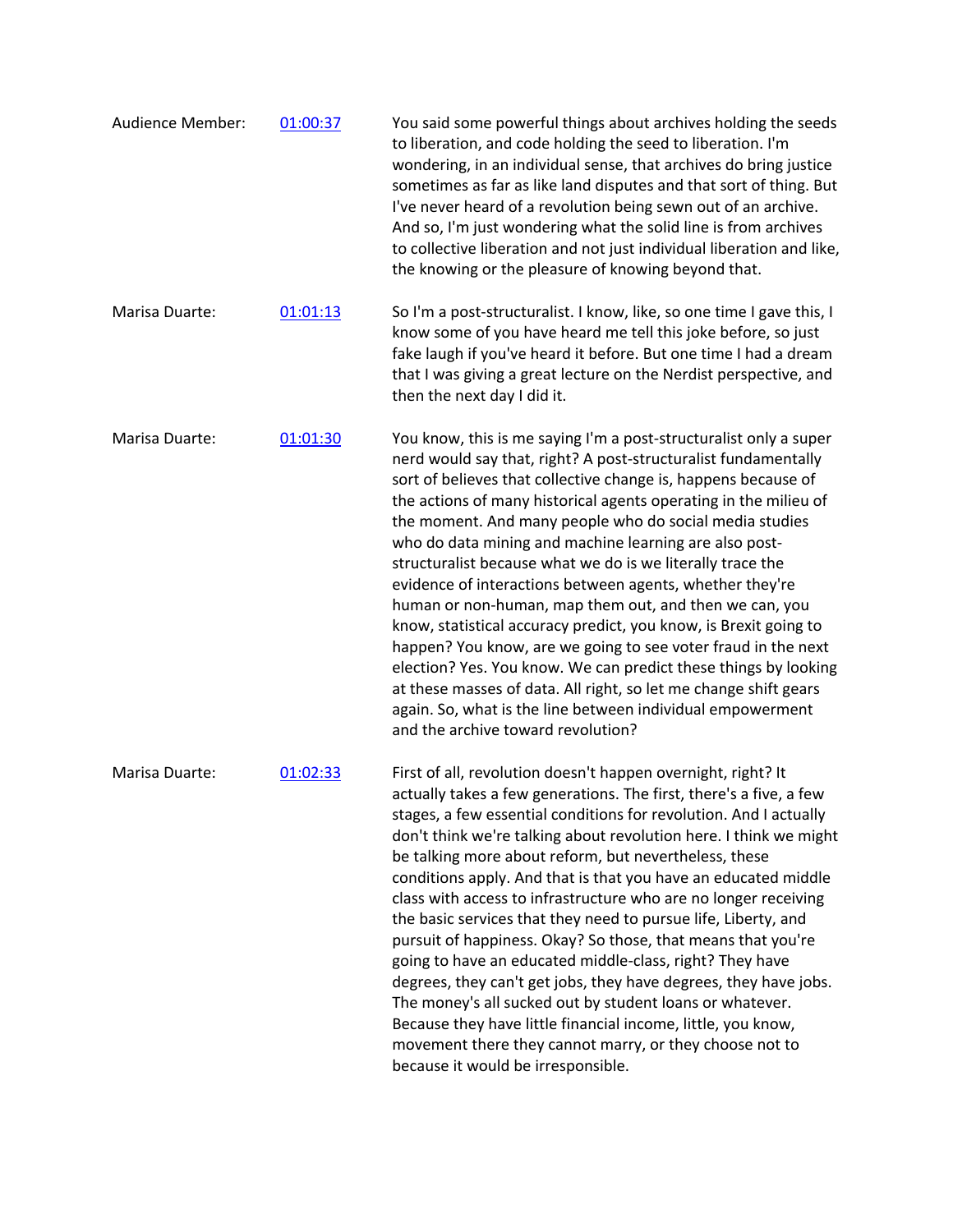| Marisa Duarte: | 01:03:28 | They cannot afford for their children. They cannot buy property<br>and they cannot care for their elders. The seed. That's the seed<br>for reform. That particular combination. And because they're<br>educated, what do they do? You know, when they're not at<br>work, they talk amongst each other and they start to plan. They<br>start to plan. All right? So, the seeds for revolution are when<br>you add a shortage of food, water, and basic health services.<br>When you add that to that, in addition to a corrupt government,<br>that's revolution. Those are, that's the sort of the formula for<br>revolution for reform. However, what ends up happening is that<br>when people start talking, they talk for a long time and it was<br>like, this is an American Indian giving you the seed. Okay, here's<br>the formula. And then we go to our elders and we say, what do<br>we got on paper?                                  |
|----------------|----------|------------------------------------------------------------------------------------------------------------------------------------------------------------------------------------------------------------------------------------------------------------------------------------------------------------------------------------------------------------------------------------------------------------------------------------------------------------------------------------------------------------------------------------------------------------------------------------------------------------------------------------------------------------------------------------------------------------------------------------------------------------------------------------------------------------------------------------------------------------------------------------------------------------------------------------------------|
| Marisa Duarte: | 01:04:17 | What are our treaty rights? What are the rights that existed<br>before it was even written on paper? And the elders say, well,<br>here it is. Here's what we did. So in this group, you know,<br>mostly Americans, this is talking about people who were<br>organizing pre Woodstock, you know, people who were<br>organizing in the 1950s people who have a memory of the<br>1930s and the 1940s when they had to advocate for their rights.<br>Like going back and not relegating that to history but<br>understanding that those were the instructions to get you to<br>where you want to be. So, when it comes to, and this is the<br>archive, right? The archive isn't necessarily only in like this, um,<br>you know, you have to get through all these interfaces and you<br>have to have your subscription or you have to go into a library<br>or literally go into a national government archive with your<br>researcher credentials. |
| Marisa Duarte: | 01:05:09 | It isn't necessarily always that. It's just finding the evidence in<br>there and going and talking with your elders and going, talking<br>with your family and clicking that into space. Like let me make it<br>make sense. You know, how does this apply to the present? And<br>then you do your consciousness raising. Book clubs, meeting<br>and cafes, you know, teaching, giving lessons and all that kind of<br>thing with a tactical lens, the more connections that you make,<br>we can, you do the strength of weak ties theory, which is that<br>the people who sort of make the biggest impacts in your life<br>where you're going to find love, where you're going to get your<br>next job, all that kind of stuff. It's not in your immediate circle.<br>It's in the friends of their friends. That's that. That's the group<br>that you want to start organizing around the friends of the<br>friends.                           |
| Marisa Duarte: | 01:05:58 | And we have all this social media tools now that enable this,<br>why we call it connective action instead of collective action. So,                                                                                                                                                                                                                                                                                                                                                                                                                                                                                                                                                                                                                                                                                                                                                                                                            |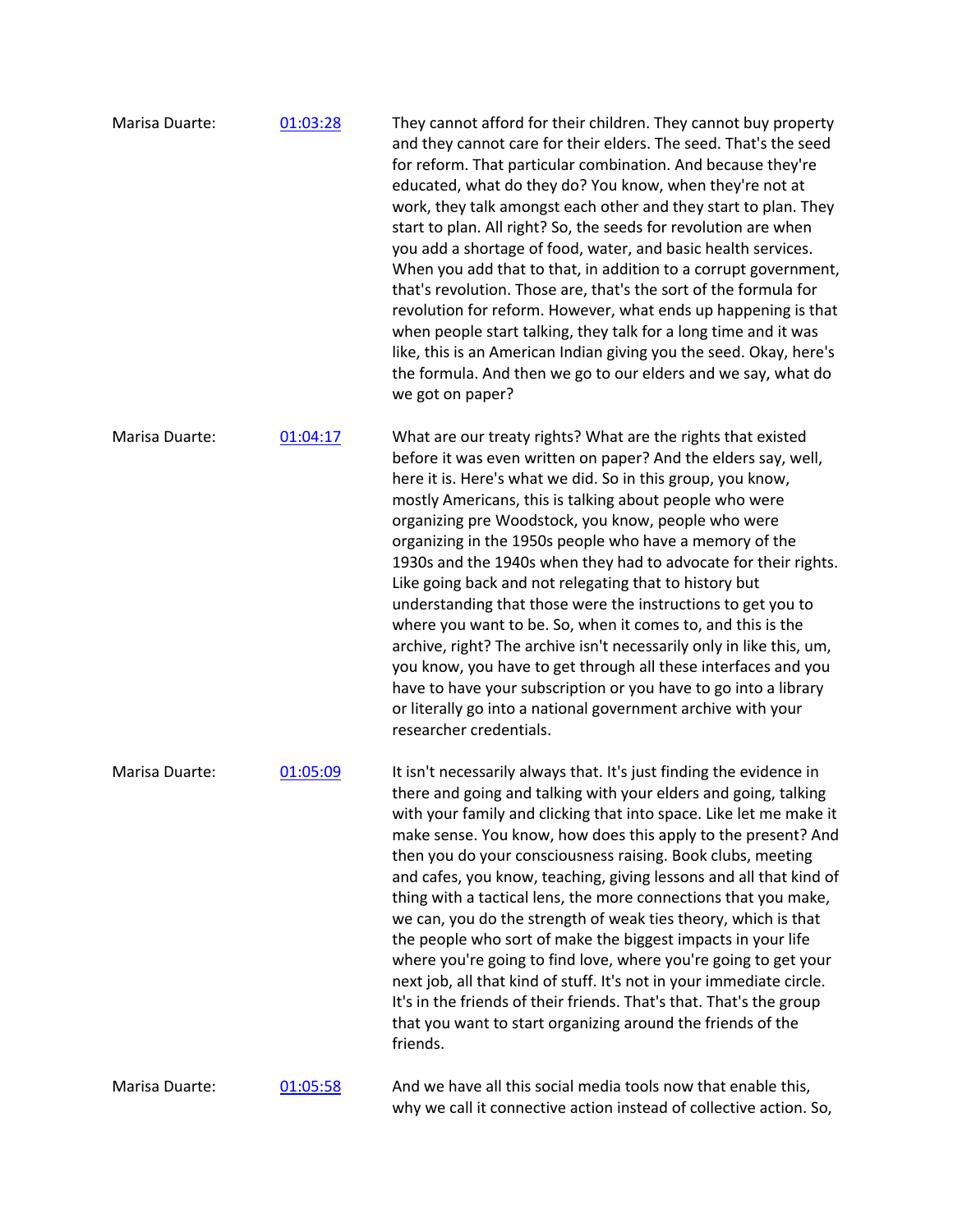|                |          | I mean I'm looking at this from an information science<br>perspective, so of course I'm always seeing things in terms of<br>information sharing. How can I share something with the friends<br>of the friends? How can I disseminate information? How can I<br>track it through the friends of the friends and see where that<br>social change is happening? Right? So, I don't want to tell you<br>that it's an easy, you know, it's not an easy answer. Once again,<br>it means that, um, you have to sort of, um, think not only of<br>yourself, you have to start thinking collectively, you know, what<br>social groups are most effected by the changes that I think<br>should happen. What do I have in common with these social<br>groups?                                                                                                                                        |
|----------------|----------|-------------------------------------------------------------------------------------------------------------------------------------------------------------------------------------------------------------------------------------------------------------------------------------------------------------------------------------------------------------------------------------------------------------------------------------------------------------------------------------------------------------------------------------------------------------------------------------------------------------------------------------------------------------------------------------------------------------------------------------------------------------------------------------------------------------------------------------------------------------------------------------------|
| Marisa Duarte: | 01:06:45 | You know, how are we going to push forward? What institutions<br>are we going to work through? What infrastructures do we<br>actually have access to? You know, that we can make change<br>about, you know, what friends do I have on the inside the inner<br>circle of these different institutions. And it may seem very long<br>and grueling and this is where it gets exhausting. But that is the<br>fire of revolution. Sadly. It isn't all like, frontline protests.<br>Exhilarating. Yeah. Freedom. No. Most of the time actually it's,<br>it's this persistent drudge work, this determination and<br>persistence. Right. So, when I think of the work that many of<br>you do, it's building those infrastructures to allow for that<br>dissemination of information to happen. I could get more nerdy,<br>but I, you know, I still have to have my breakfast sandwich.           |
| Aliya Reich:   | 01:07:54 | Thank you so much. Let's give Marisa another round of<br>applause. That was inspiring. Marisa, thank you so much.                                                                                                                                                                                                                                                                                                                                                                                                                                                                                                                                                                                                                                                                                                                                                                         |
| Aliya Reich:   | 01:08:24 | So I hate to cut off the Q and A in that incredible conversation<br>we were just having for the remaining logistics that I have to<br>share with you before we move on to our coffee and our<br>sessions. But, good morning everyone. My name is Aliya Reich.<br>I'm the Program Manager for Conferences and Events here at<br>CLIR and DLF. I have emailed probably with each and every one<br>of you sitting in this room and I'm a much more confident<br>emailer than I am public speaker, so I'm going to try to keep this<br>pretty quick. Okay, great. So we kicked off our programming<br>yesterday with our second ever Learn@DLF, which is a pre-<br>conference day full of workshops and exciting ideas and more<br>than a fifth of you in this room attended workshops yesterday,<br>which meant that Learn@DLF grew by more than 30% this year,<br>which is really exciting. |
| Aliya Reich:   | 01:09:13 | And it was a great way to start off our 2019 Forum week. For<br>many in this room, this may be your first DLF Forum. Some of<br>you may have been with us for the last 25, maybe not 25 years,                                                                                                                                                                                                                                                                                                                                                                                                                                                                                                                                                                                                                                                                                            |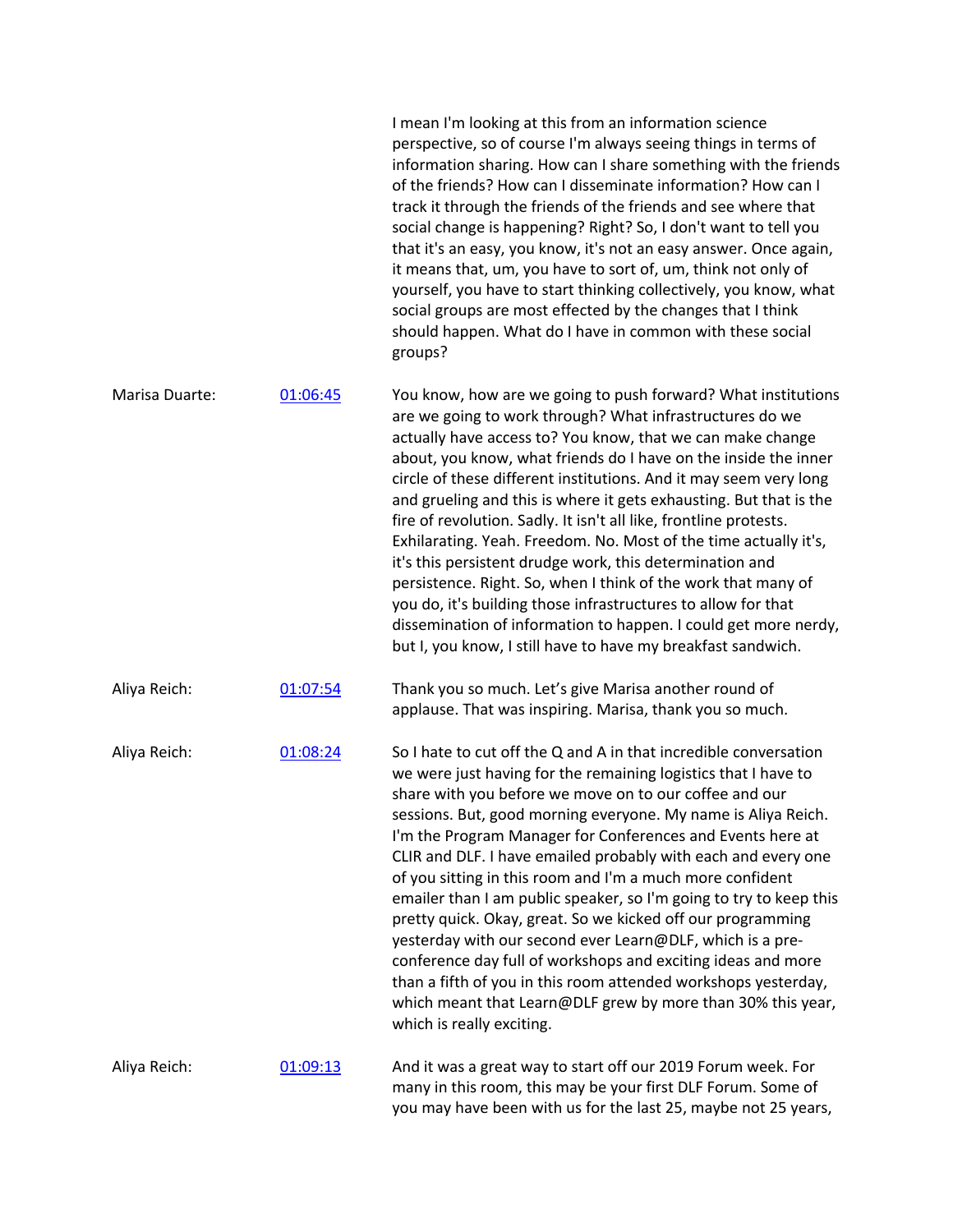|              |          | but for many of the last years, and so while only a handful of us<br>were up on stage this morning, dozens and dozens more of<br>dedicated members of the DLF community have been working<br>behind the scenes over the last year plus to get us here today.<br>So, I'd like to take this opportunity to recognize a few of those<br>people quickly, 'cause I know coffee awaits. So, first, our Forum<br>Planning Committee. Our volunteer planning committee is<br>composed of a program sponsorship community and<br>scholarship subcommittee who all help us manage the crucial<br>tasks for this year's events. The people whose names you see up<br>on this screen have helped us review and decide what goes into<br>the program you'll be enjoying for the next couple of days.                                                                                                                                                                                                                                                                                                                                                                                                                                                                                                                                                                                                                                                                                                                  |
|--------------|----------|----------------------------------------------------------------------------------------------------------------------------------------------------------------------------------------------------------------------------------------------------------------------------------------------------------------------------------------------------------------------------------------------------------------------------------------------------------------------------------------------------------------------------------------------------------------------------------------------------------------------------------------------------------------------------------------------------------------------------------------------------------------------------------------------------------------------------------------------------------------------------------------------------------------------------------------------------------------------------------------------------------------------------------------------------------------------------------------------------------------------------------------------------------------------------------------------------------------------------------------------------------------------------------------------------------------------------------------------------------------------------------------------------------------------------------------------------------------------------------------------------------|
| Aliya Reich: | 01:10:13 | They've helped us secure Forum sponsorships that bring us<br>things like our live streaming and recording and our lanyards,<br>not to mention keep the lights on and the coffee urns full.<br>They've helped us plan social and wellness events to keep this<br>conference balanced, inclusive and fun. And they've helped us<br>determine our Forum fellowship recipients of whom we have 18<br>from all over the country and the world here with us today and<br>we'll recognize them in a minute. So, suffice it to say, this event<br>simply would not happen without our planning committee<br>planning committee members. Please stand as you're able. Let's<br>give them a round of applause.                                                                                                                                                                                                                                                                                                                                                                                                                                                                                                                                                                                                                                                                                                                                                                                                     |
| Aliya Reich: | 01:11:02 | Thank you. And by the way, if you're interested in joining next<br>year's planning committee, we'll be sending a call out in<br>December. I mentioned our scholarship committee a moment<br>ago and the individuals on that committee helped us select our<br>amazing 2019 Forum Fellows. So, let's take a moment to meet<br>them. We have fellows, our ARL and DLF Fellows as well as our<br>Students and New Professionals Fellows, our mid-career Focus<br>Fellows and new this year, two international fellows. And we're<br>also delighted to welcome three fellows through our GLAM<br>cross-pollinator fellowship program and we also have other<br>types of fellows with us and we are very thrilled to welcome our<br>Authenticity Project fellows and mentors to the Forum this year.<br>And you may remember if you attended the 2018 forum, we<br>announced that that program was going to get underway and<br>the Authenticity Project is hosted jointly by the HBCU library<br>Alliance and DLF and it's an IMLS funded mentoring and<br>professional development program for early to mid-career<br>library staff from American, historically black colleges and<br>universities. We are also happy to welcome our CLIR postdoc<br>fellows to the Forum and this program offers recent PhD<br>graduates the chance to develop research tools, resources, and<br>services while exploring new career opportunities. So, all of<br>these fellows, please stand as you're able, we'd love to |